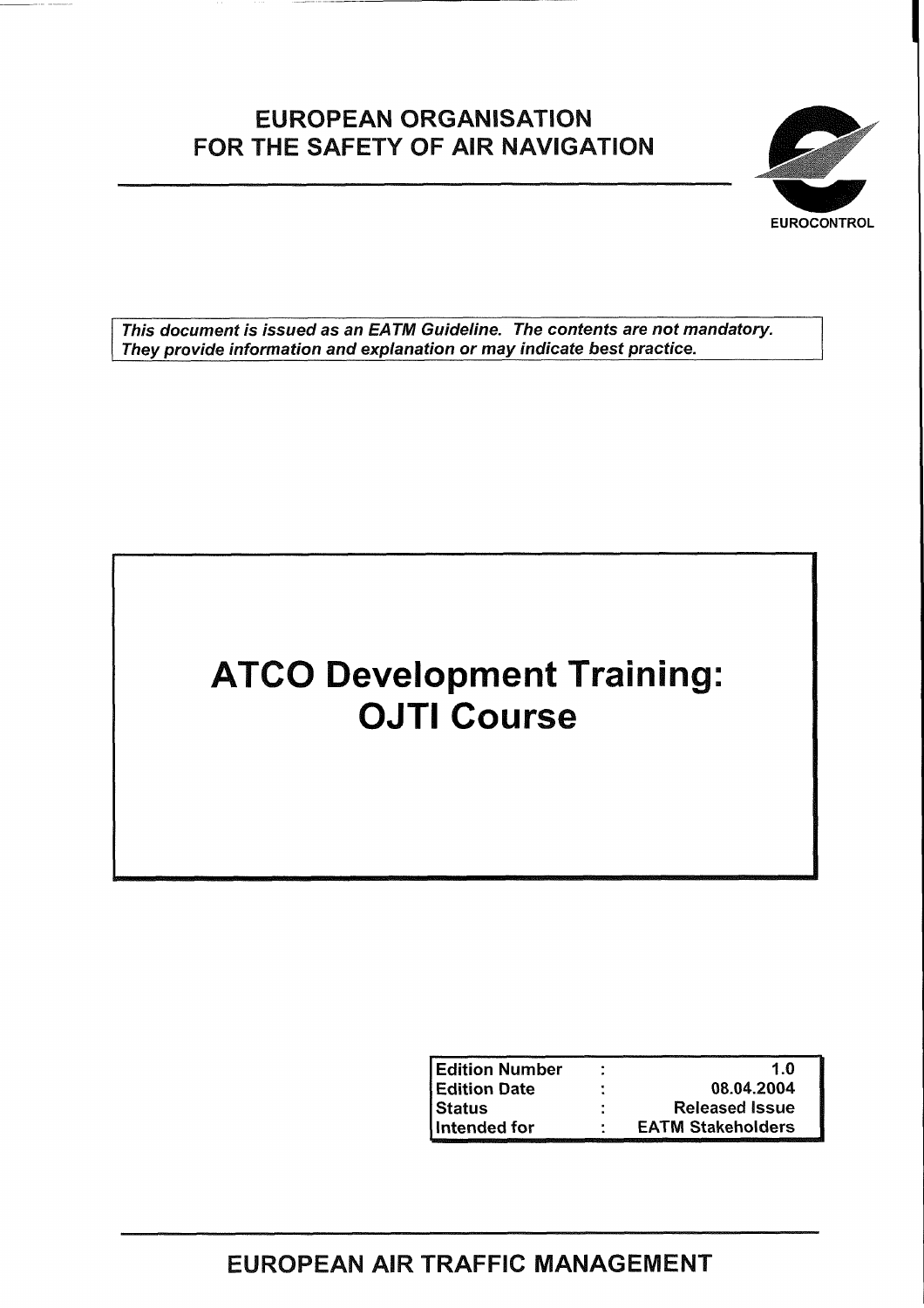ATCO Development Traming OJTI Course

# <span id="page-1-0"></span>**DOCUMENT CHARACTERISTICS**

|                                                                                                                                                                                                                                                                                                                                                                                                                                                                                                                                                                                                                                                                                                                                                                                                                                                                          |        |                            |                       | :5BBBC   |          |                                                                                                        |            |
|--------------------------------------------------------------------------------------------------------------------------------------------------------------------------------------------------------------------------------------------------------------------------------------------------------------------------------------------------------------------------------------------------------------------------------------------------------------------------------------------------------------------------------------------------------------------------------------------------------------------------------------------------------------------------------------------------------------------------------------------------------------------------------------------------------------------------------------------------------------------------|--------|----------------------------|-----------------------|----------|----------|--------------------------------------------------------------------------------------------------------|------------|
| <b>ATCO Development Training:</b><br><b>OJTI Course</b>                                                                                                                                                                                                                                                                                                                                                                                                                                                                                                                                                                                                                                                                                                                                                                                                                  |        |                            |                       |          |          |                                                                                                        |            |
| <b>EATM Infocentre Reference:</b><br>040201-07                                                                                                                                                                                                                                                                                                                                                                                                                                                                                                                                                                                                                                                                                                                                                                                                                           |        |                            |                       |          |          |                                                                                                        |            |
| <b>Document Identifier</b>                                                                                                                                                                                                                                                                                                                                                                                                                                                                                                                                                                                                                                                                                                                                                                                                                                               |        |                            |                       |          |          | <b>Edition Number:</b>                                                                                 | 10         |
| HRS/TSP-004-GUI-06                                                                                                                                                                                                                                                                                                                                                                                                                                                                                                                                                                                                                                                                                                                                                                                                                                                       |        |                            |                       |          |          | <b>Edition Date:</b>                                                                                   | 08 04 2004 |
| <b>Abstract</b>                                                                                                                                                                                                                                                                                                                                                                                                                                                                                                                                                                                                                                                                                                                                                                                                                                                          |        |                            |                       |          |          |                                                                                                        |            |
| The On-the-Job-Training Instructor (OJTI) course, presented in objective-based format, has been<br>produced by the OJTI User Group of the Training Focus Group (TFG), formerly known as the<br>Training Sub-Group (TSG), under the auspices of the EATM* Human Resources Team (HRT) The<br>training course has been designed in such a way that it allows easier identification of the objectives<br>that must be achieved during the training of the OJTI During the development of this course full<br>advantage was taken of the work completed by the TSG/TFG Task Force for Common Core<br>Content (TF-CCC) in the creation of a taxonomy of action verbs<br>* In 1999 the 'European Air Traffic Control Harmonisation and Integration Programme (EATCHIP)' was<br>renamed 'European Air Traffic Management Programme (EATMP)' Since May 2003 it is known simply as |        |                            |                       |          |          |                                                                                                        |            |
| 'European Air Traffic Management (EATM)'                                                                                                                                                                                                                                                                                                                                                                                                                                                                                                                                                                                                                                                                                                                                                                                                                                 |        |                            |                       |          |          |                                                                                                        |            |
| On-Job-Training-Instructor (OJTI)                                                                                                                                                                                                                                                                                                                                                                                                                                                                                                                                                                                                                                                                                                                                                                                                                                        |        |                            | OJTI Course           | Keywords |          |                                                                                                        |            |
| Unit Training Plan                                                                                                                                                                                                                                                                                                                                                                                                                                                                                                                                                                                                                                                                                                                                                                                                                                                       |        |                            | Human Factors         |          |          | <b>Training Organisation</b><br>Communication                                                          |            |
| <b>Briefing</b>                                                                                                                                                                                                                                                                                                                                                                                                                                                                                                                                                                                                                                                                                                                                                                                                                                                          |        |                            | Demonstration         |          |          | Talk through                                                                                           |            |
| Monitoring                                                                                                                                                                                                                                                                                                                                                                                                                                                                                                                                                                                                                                                                                                                                                                                                                                                               |        |                            | Debriefing            |          |          | Assessment                                                                                             |            |
| Regulation                                                                                                                                                                                                                                                                                                                                                                                                                                                                                                                                                                                                                                                                                                                                                                                                                                                               |        |                            | <b>Report Writing</b> |          |          |                                                                                                        |            |
| <b>Contact Person</b>                                                                                                                                                                                                                                                                                                                                                                                                                                                                                                                                                                                                                                                                                                                                                                                                                                                    |        | Tel                        |                       |          |          | <b>Division</b>                                                                                        |            |
| <b>Brian CONSIDINE</b>                                                                                                                                                                                                                                                                                                                                                                                                                                                                                                                                                                                                                                                                                                                                                                                                                                                   |        | +32 2 729 3953             |                       |          |          | Human Factors Management Business Division<br>(DAS/HUM)                                                |            |
|                                                                                                                                                                                                                                                                                                                                                                                                                                                                                                                                                                                                                                                                                                                                                                                                                                                                          |        | AT EXPRESS THE TO A REAL   |                       |          |          |                                                                                                        |            |
| <b>Status</b>                                                                                                                                                                                                                                                                                                                                                                                                                                                                                                                                                                                                                                                                                                                                                                                                                                                            |        | Intended for               |                       |          |          | Accessible via                                                                                         |            |
| <b>Working Draft</b>                                                                                                                                                                                                                                                                                                                                                                                                                                                                                                                                                                                                                                                                                                                                                                                                                                                     | $\Box$ | <b>General Public</b>      |                       | □        | Intranet |                                                                                                        | ⊔          |
| Draft                                                                                                                                                                                                                                                                                                                                                                                                                                                                                                                                                                                                                                                                                                                                                                                                                                                                    | 口      | <b>EATM Stakeholders</b>   |                       | ☑        | Extranet |                                                                                                        | □          |
| Proposed Issue                                                                                                                                                                                                                                                                                                                                                                                                                                                                                                                                                                                                                                                                                                                                                                                                                                                           | $\Box$ | <b>Restricted Audience</b> |                       | □        |          | Internet (www eurocontrol int)                                                                         | ☑          |
| Released Issue                                                                                                                                                                                                                                                                                                                                                                                                                                                                                                                                                                                                                                                                                                                                                                                                                                                           | ☑      |                            |                       |          |          | Printed & electronic copies of the document can be obtained from the<br>EATM Infocentre (see page III) |            |

| Path:              | G \Deliverables\HUM Deliverable pdf Library\ |      |
|--------------------|----------------------------------------------|------|
| <b>Host System</b> | <b>Software</b>                              | Size |
| Windows NT         | Microsoft Word 8 0b                          |      |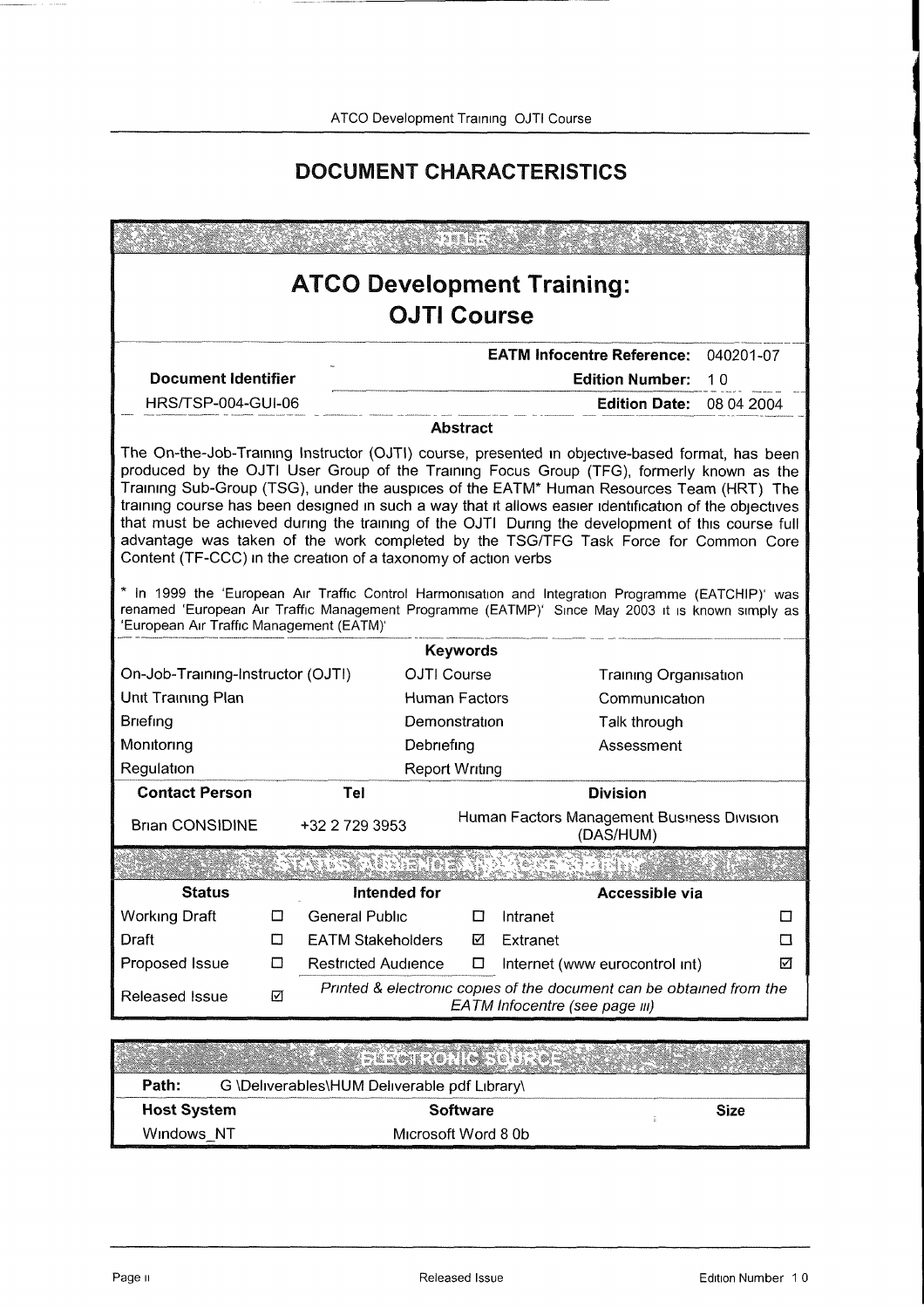ATCO Development Training OJTI Course

| <b>EATM Infocentre</b><br><b>EUROCONTROL Headquarters</b> |                                                      |  |  |  |  |  |
|-----------------------------------------------------------|------------------------------------------------------|--|--|--|--|--|
|                                                           | 96 Rue de la Fusée                                   |  |  |  |  |  |
|                                                           | <b>B-1130 BRUSSELS</b>                               |  |  |  |  |  |
| Tel                                                       | +32 (0) 2 7 29 51 51                                 |  |  |  |  |  |
| Fax.                                                      | +32 (0)2 729 99 84                                   |  |  |  |  |  |
| E-mail                                                    | eatmp.infocentre@eurocontrol int                     |  |  |  |  |  |
|                                                           | Open 08:00 - 15.00 UTC from Monday to Thursday, incl |  |  |  |  |  |

## **DOCUMENT APPROVAL**

<span id="page-2-0"></span>The followmg table identifies ail management authorities who hâve successively approved the present issue of this document.

| AUTHORITY                                                                               | <b>NAME AND SIGNATURE</b> | <b>DATE</b>          |
|-----------------------------------------------------------------------------------------|---------------------------|----------------------|
| Chairman<br><b>TFG OJTI User Group</b>                                                  | C                         | 19 03 04             |
|                                                                                         | <b>B CONSIDINE</b>        |                      |
| Chairman<br><b>HRT Training Focus Group</b><br>(TFG)                                    | Richal Pistic             | $1 - 19 / 109 / 109$ |
|                                                                                         | M. PISTRE                 |                      |
| Manager<br><b>EATM Human Resources Programme</b><br>(HRS-PM)                            | M. BARBARINO              | 29/04/04             |
| Chairman<br>EATM Human Resources Team /<br><b>Programme Steering Group</b><br>(HRT/PSG) | A. SKONIEZKI              | $Y_0 Y_0 $ PS        |
| <b>Senior Director</b><br><b>EATM Service Business Unit</b><br>(SD)                     | W. PHILIPP                | 30.04. CH            |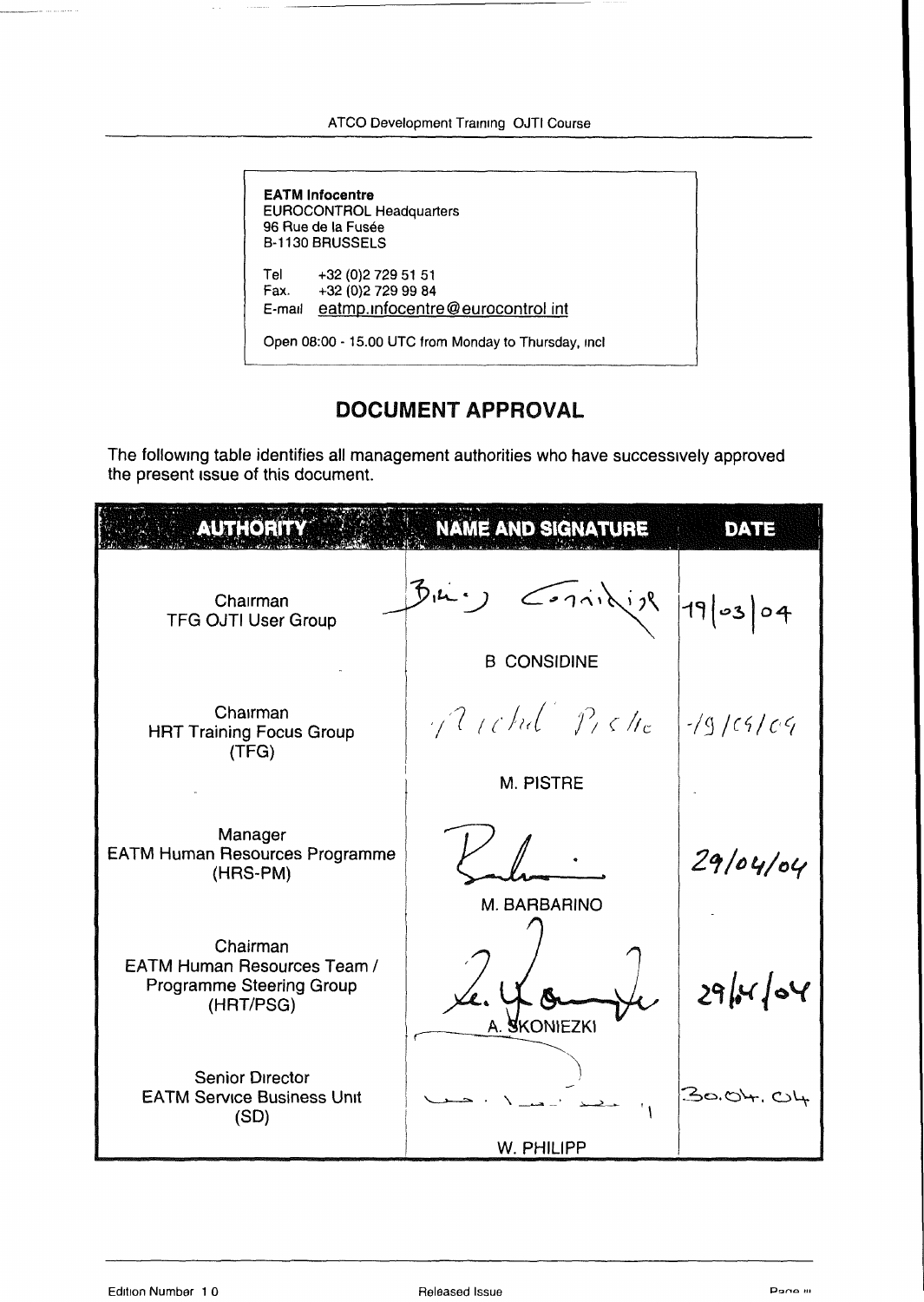## <span id="page-3-0"></span>**DOCUMENT CHANGE RECORD**

The following table records the complete history of the successive editions of the present document

| $\sqrt{2}$<br>NUMBER | Ethnologia     | <b>INFOCATION</b><br><b>REAL AND REAL</b> | <b>REGIORE INTER</b>                                                                                         | 17673<br>Addag: 40 |
|----------------------|----------------|-------------------------------------------|--------------------------------------------------------------------------------------------------------------|--------------------|
| 0 <sub>1</sub>       | October 2002   |                                           | Working Draft for OJTI User Group                                                                            | All                |
| 0 <sub>2</sub>       | January 2003   |                                           | Draft 1 for OJTI User Group                                                                                  | All                |
| 0 <sub>3</sub>       | April 2003     |                                           | Draft 2 for OJTI User Group                                                                                  | All                |
| 0 <sub>4</sub>       | September 2003 |                                           | Draft 3 for OJTI User Group                                                                                  | All                |
| 0.5                  | December 2003  |                                           | Draft 4 for TFG                                                                                              | All                |
| 06                   | 29 12 2003     |                                           | Proposed Issue for HRS-PSG Meeting in<br>January 2004<br>(document configuration and editorial<br>changes)   | All                |
| 10                   | 08 04 2004     | 040201-07                                 | Released Issue (agreed on 28-29 01 2004)<br>(advanced document configuration and final<br>editorial changes) | All                |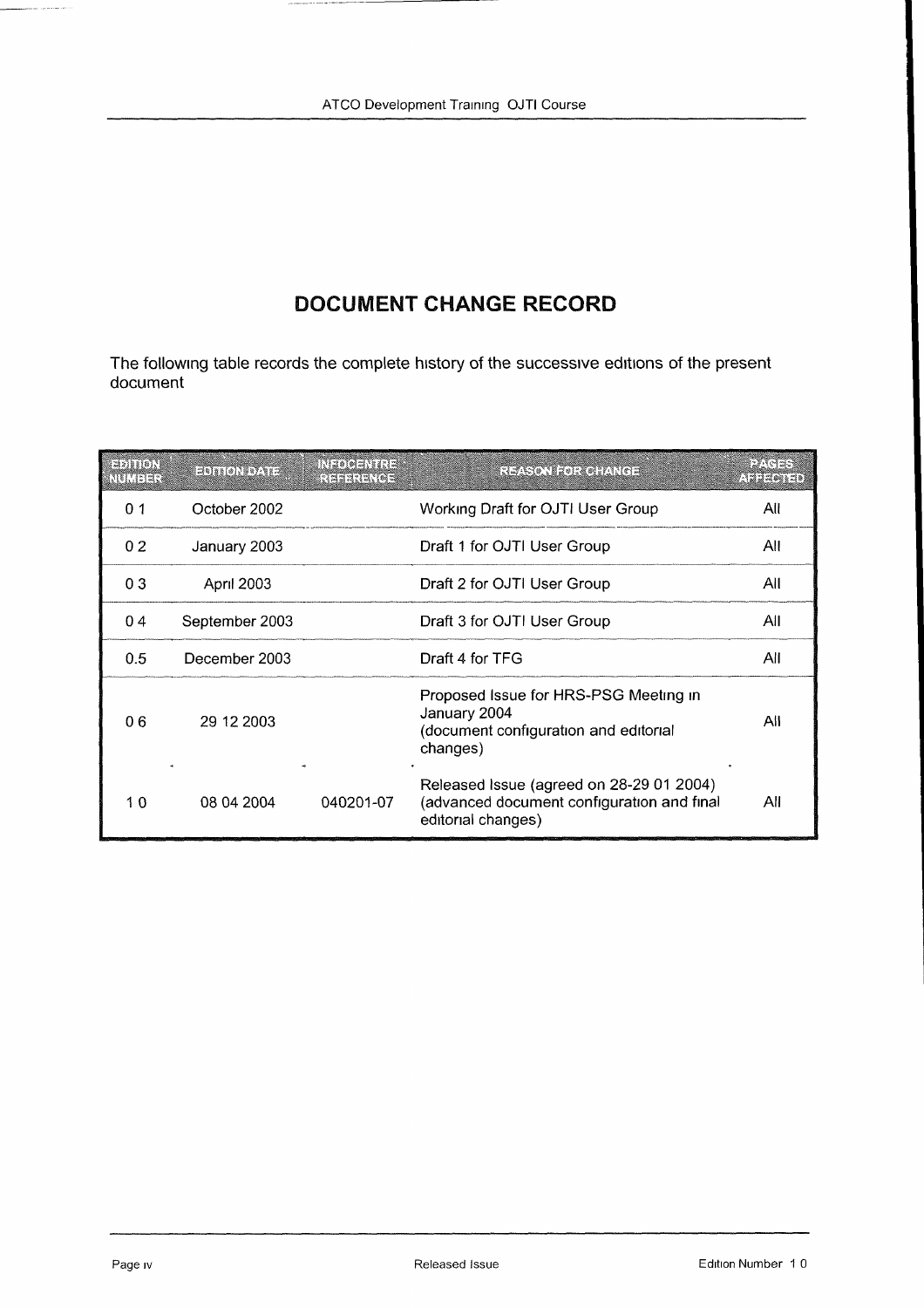# **CONTENTS**

| $\mathcal{L}^{\mathcal{L}}(\mathcal{L}^{\mathcal{L}}(\mathcal{L}^{\mathcal{L}}(\mathcal{L}^{\mathcal{L}}(\mathcal{L}^{\mathcal{L}}(\mathcal{L}^{\mathcal{L}}(\mathcal{L}^{\mathcal{L}}(\mathcal{L}^{\mathcal{L}}(\mathcal{L}^{\mathcal{L}}(\mathcal{L}^{\mathcal{L}}(\mathcal{L}^{\mathcal{L}}(\mathcal{L}^{\mathcal{L}}(\mathcal{L}^{\mathcal{L}}(\mathcal{L}^{\mathcal{L}}(\mathcal{L}^{\mathcal{L}}(\mathcal{L}^{\mathcal{L}}(\mathcal{L}^{\mathcal{L$<br>11<br>Background | 3              |
|-------------------------------------------------------------------------------------------------------------------------------------------------------------------------------------------------------------------------------------------------------------------------------------------------------------------------------------------------------------------------------------------------------------------------------------------------------------------------------|----------------|
| and the state of the state of the                                                                                                                                                                                                                                                                                                                                                                                                                                             | 5              |
|                                                                                                                                                                                                                                                                                                                                                                                                                                                                               |                |
|                                                                                                                                                                                                                                                                                                                                                                                                                                                                               | $\overline{7}$ |
| $\overline{\phantom{a}}$ 8                                                                                                                                                                                                                                                                                                                                                                                                                                                    |                |
| Subject 3 HUMAN FACTORS And the contract of the contract of the contract of the contract of the contract of the contract of the contract of the contract of the contract of the contract of the contract of the contract of th                                                                                                                                                                                                                                                |                |
| Subject 4 TRAINING TECHNIQUES.<br>$\overline{14}$                                                                                                                                                                                                                                                                                                                                                                                                                             |                |
| Subject 5 ASSESSMENT METHODS AND REPORT WRITING ALL AREA ASSESSMENT METHODS AND REPORT WRITING                                                                                                                                                                                                                                                                                                                                                                                |                |
|                                                                                                                                                                                                                                                                                                                                                                                                                                                                               |                |
|                                                                                                                                                                                                                                                                                                                                                                                                                                                                               |                |
|                                                                                                                                                                                                                                                                                                                                                                                                                                                                               |                |
|                                                                                                                                                                                                                                                                                                                                                                                                                                                                               |                |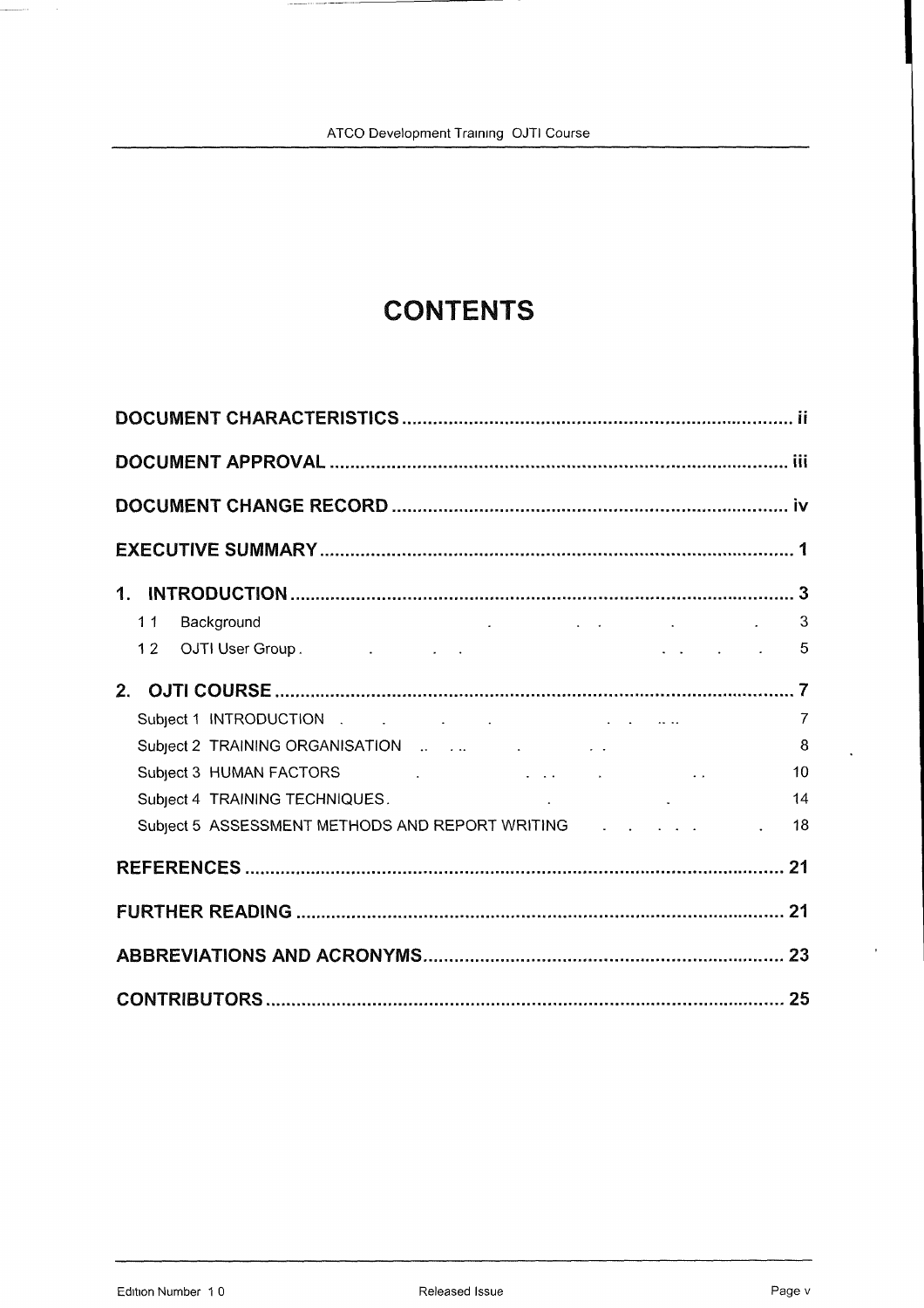Page mtentionally left blank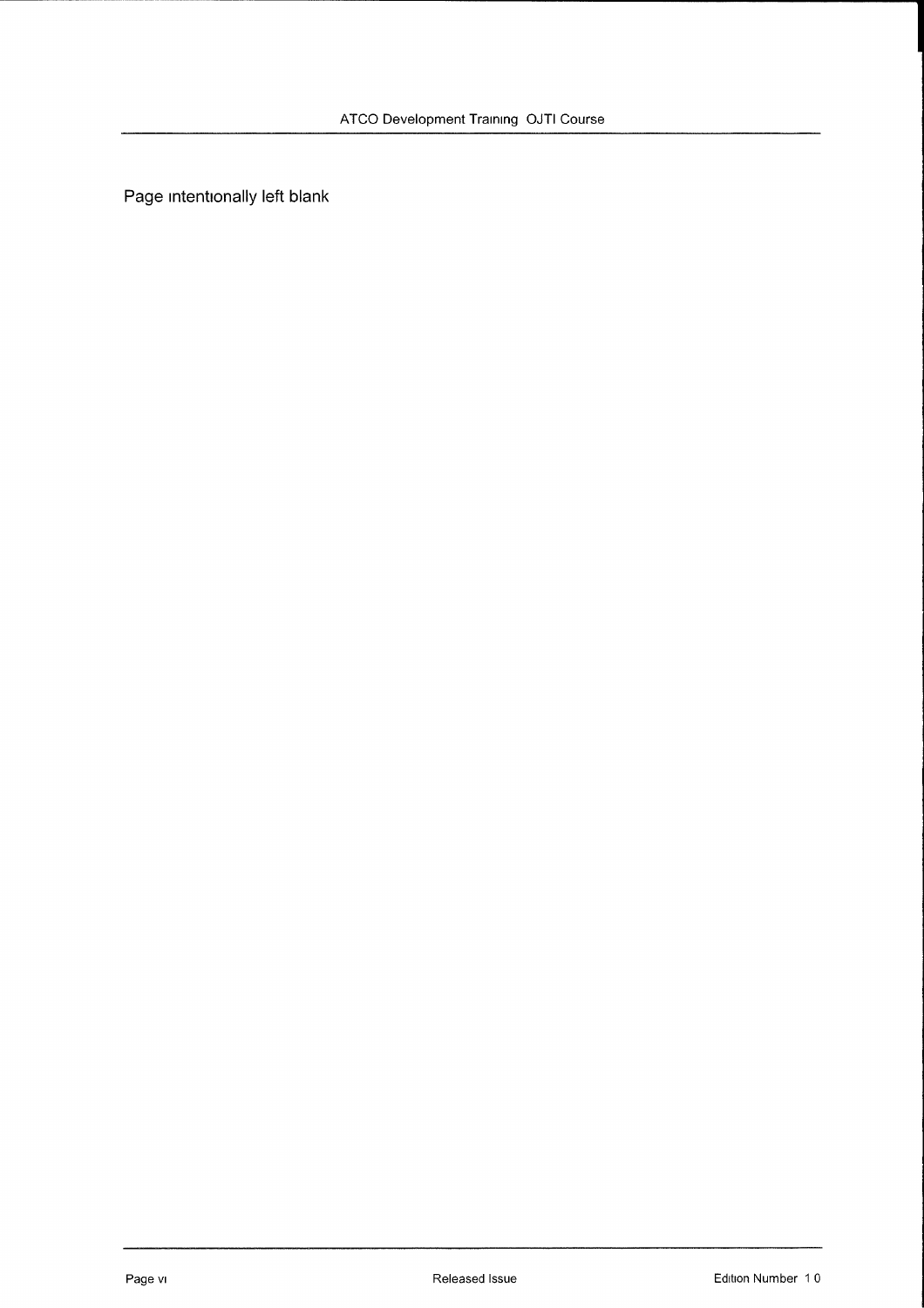#### **EXECUTIVE SUMMARY**

The sigmficance of formai sélection and traming for On-the-Job-Traming Instructors (OJTIs) has been acknowledged for many years and has been the subject of the report entitled 'Air Traffic Controller Traming at Operational Umts', onginally published in 1995 and revised in 1999 (EATMP, 1999-T10)

EUROCONTROL Safety Regulatory Requirement 'ESARR 5' (SRC, 2002) requires that before granting an Air Traffic Controller (ATCO) authorisation to provide operational training as an OJTI, the Designated Authority must ensure that the applicant has

- a minimum of two years experience in the rating discipline in which he/she will instruct,
- a minimum of six months experience in the rating discipline on the specific sector or operational position on which the instruction will be given,
- ® completed an appropnate OJTI course and passed any associated assessments required

ESARR 5 also requires that the Air Navigation Service Provider (ANSP) must ensure that the controller giving operational training holds a valid OJTI licence / certificate of competence endorsement issued by the Designated Authonty The Designated Authonty must also be mformed when 'an OJTI is no longer judged competent to provide operational traming'

In the Safety Regulation Commission document 'EAM 5/AMC - Acceptable Means of Compliance with ESARR 5' (SRC, 2004), the dehverables 'Air Traffic Controller Traming at Operational Units' (EATMP, 1999 - T10) and 'Air Traffic Controller Training at Operational Umts - Refresher Course' (EATMP, 2001a - T18) are recogmsed as 'adéquate OJTI courses complymg with ESARR 5 requirements'

This version of the OJTI course has been specifically developed to identify more clearly the objectives that must be achieved dunng the traming of the OJTI The objectives are based on EATMP (1999-T10)

The objectives, however, hâve been expanded to melude, *inter aha,* the relevant requirements of ESARR 5 The main advantage m presentmg the course m this format is that it allows far greater freedom to instructors to select the traming or reference matenal they use to attam the subject and course objectives

It is stressed that the report 'Air Traffic Controller Traming at Operational Umts' onginally published in 1995 and revised in 1999 (EATMP, 1999 - T10) remains the basis for OJTI courses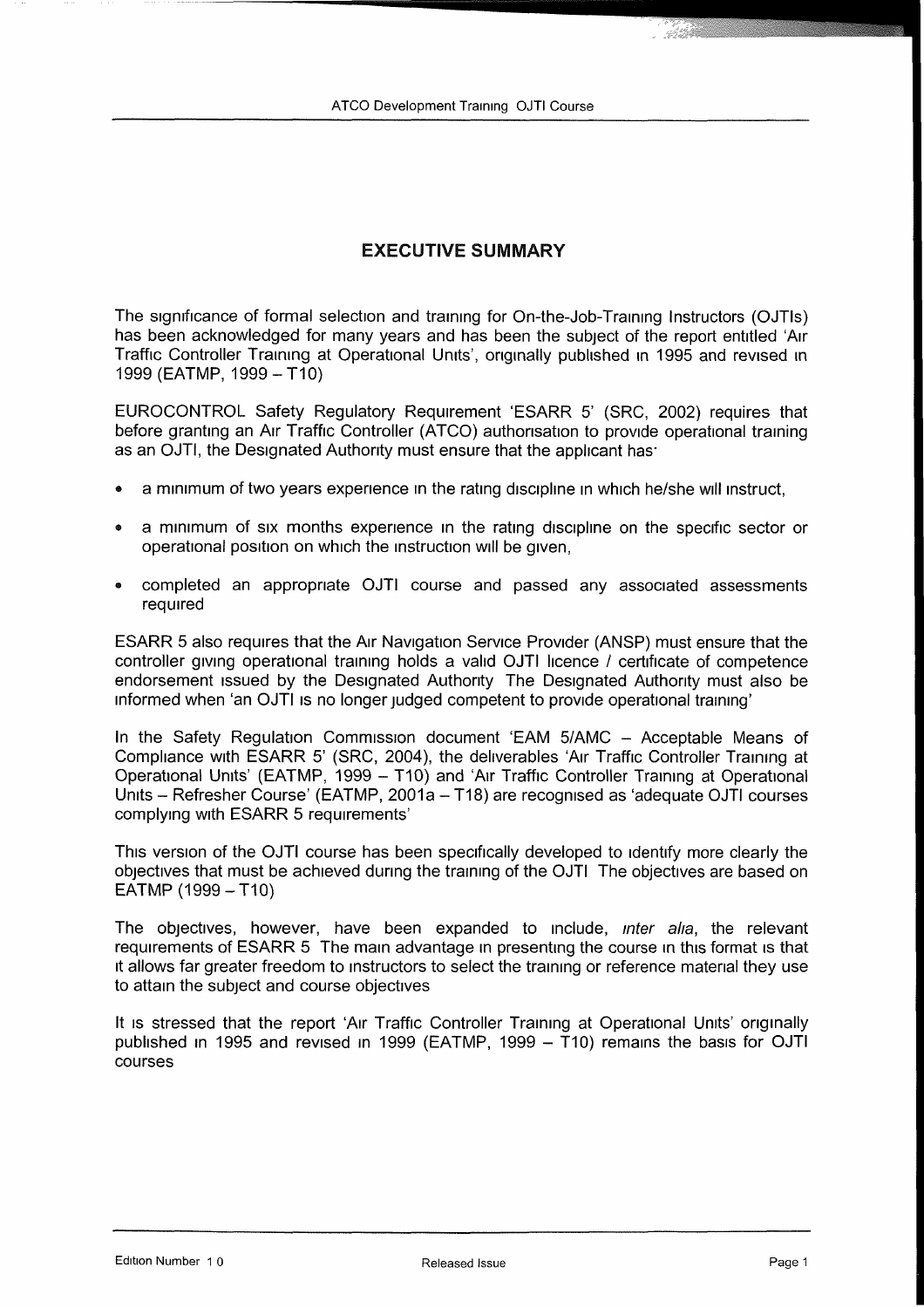ATCO Development Traming OJTI Course

Page mtentionally left blank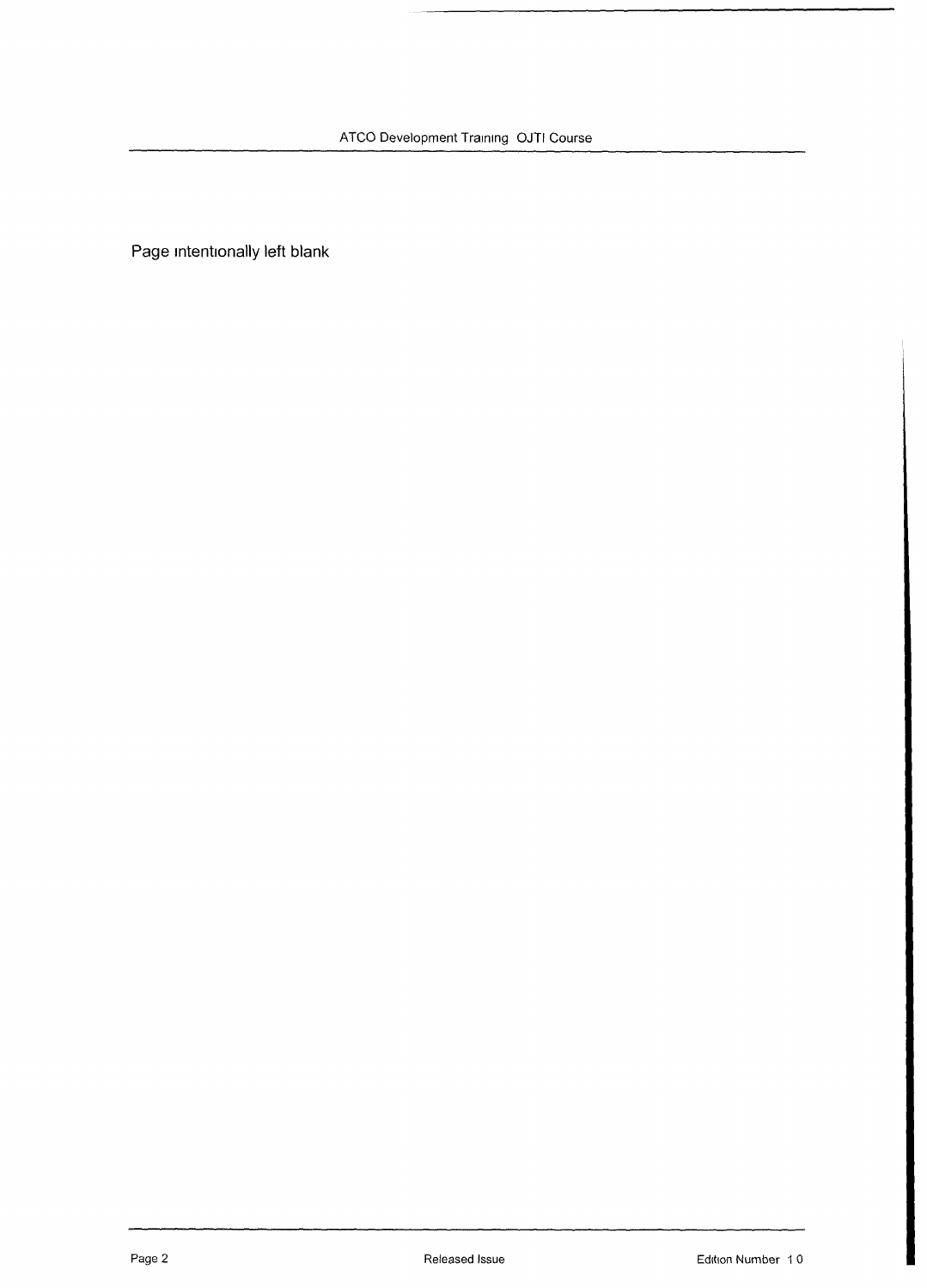#### **1. INTRODUCTION**

#### **1.1 Background**

In June 1990 a forum to examine vanous aspects of On-the-Job (OJT) was held at the EUROCONTROL Institute of Air Navigation Services (IANS), Luxembourg Subsequently a speciahst group was estabhshed to provide recommendations for

- the organisation and conduct of OJT with a view to the ultimate harmonisation of OJT practices,
- the selection, training and validation of OJT coaches,
- how current modern training tools and methodologies could be used to effect the maximum possible reduction in ATCO training under live traffic conditions

The report of this group, entitled 'Air Traffic Controller Traming at Operational Umts' and published in 1995, defmes guidelmes for the organisation and conduct of OJT for ATCOs, specifically m the areas of facilities, methods and mstructional staff The report acknowledges the existence of basic traming for (student) controllers but also recommends a distinct structure for on-site traming This traming is expressed as transitional, pre-OJT and OJT phases The ATCO Licensmg Project Group adopted this termmology and later descnbed these phases as Unit Traming The Task Force for Common Core Content (TF-CCC) set up by the Traming Sub-Group (TSG) of the EATCHIP1 Human Resources Team (HRT), now known as the Traming Focus Group (TFG), similarly adopted the termmology The report goes on to descnbe the advantages of such a traming structure

This report also describes a methodology for instructor selection. The main points are highlighted m the followmg paragraphs m italics

*A potential OJTI should hâve been vahdated for a minimum of two years on the operational position on which it is anticipated that he will mstruct The two-year penod represents an absolute minimum expenence levai that may need to be sigmficantly extended m certain more complex operational environments*

*OJTIs should hâve demonstrated good performance m*

- " *mterpersonal effectiveness,*
- *\* communication skiIls,*

 $<sup>1</sup>$  In 1999 the 'European Air Traffic Control Harmonisation and Integration Programme (EATCHIP)' was</sup> renamed 'European Air Traffic Management Programme (EATMP)' Since May 2003 it is known simply as 'European Air Traffic Management (EATM)'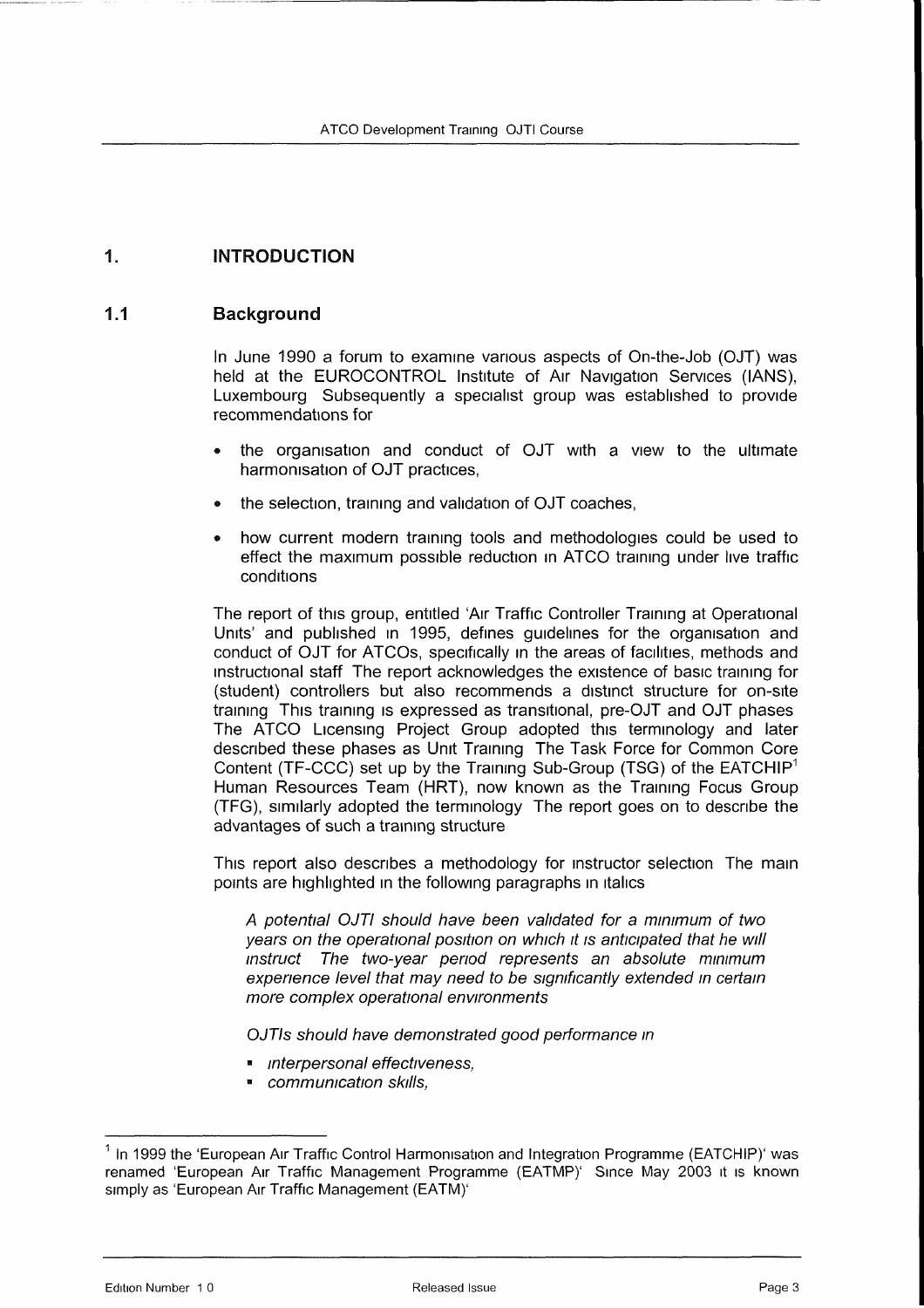- *motivation and general attitude to work and to traming m particular,*
- *\* peer credibihty*

*The prospective OJTI must be considered to be operationally totally competent by the majority of his operational peers.* 

*The potential OJTI must follow the standardised course package proposed* as a *minimum*

*The OJTI should undertake a probationary penod dunng which time there will be* a *regular évaluation of mstructional practices by the Unit Traming Section*

*The report recommended that each Administration should make provision for some form of incentive package for those personnel to whom an authonsation to mstruct is issued Such an incentive may perhaps mclude career progression, fmancial benefit, additional leave entitlement or some other mutually agreed means Whilst it is recogmsed that such incentives should not be the pnmary mducement for staff to undertake the duties of an OJTI, it is felt that havmg selected, tramed and authonsed suitable candidates, some form ofrécognition should follow after a penod of probation*

*Hereafter follow general recommendations for the conditions of OJTIs-*

- *» The Group firmly beheves that OJTIs should not be assigned to such duties on a continuons and permanent basis It is impérative that operational ratmg, competency, expertise and credibihty be mamtamed by ail personnel engaged m operational instruction*
- » *Therefore, the Group recommends that any two-year penod of OJTI duties must mclude the possibihty for the OJTI to exercise the privilèges of his ATC Ratmg for a minimum of 25 % of his workmg time A full return to operational duties should follow for a penod of time sufficient to allow the OJTI to regain his Personal confidence and mamtam his enthusiasm for both operational and mstructional tasks This will help the OJTI to regain and consohdate operational expertise and help to allay the fears that many controllers express about operational mstructmg*
- ® *Furthermore, the Group feels that any controller withm the traming structure should hâve the nght to return to normal operational duties subject to completion of a minimum time penod as instructor or OJTI*

The report concludes with a list of recommendations and a hst of subject objectives that should be mcluded m a traming course for an OJTI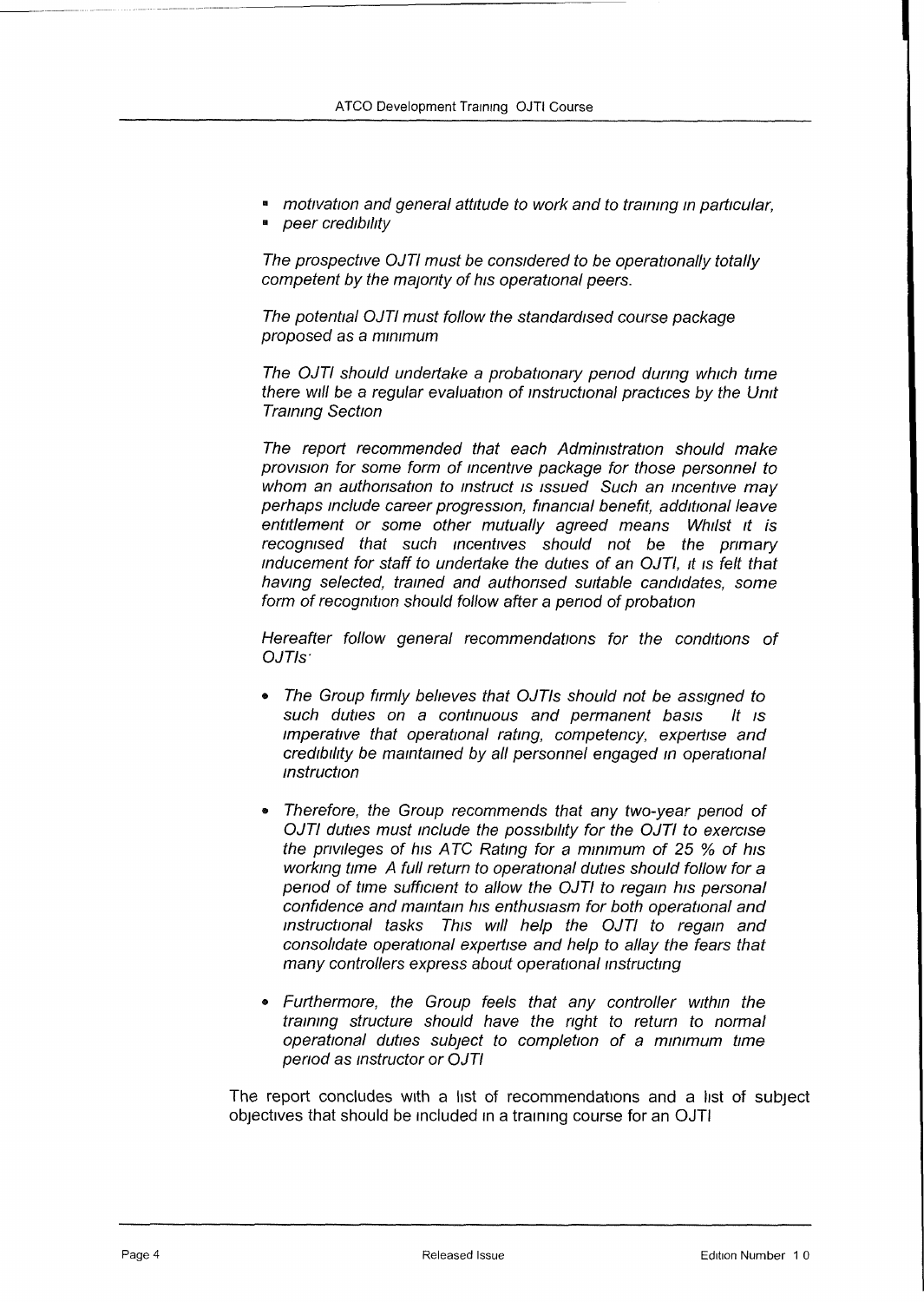A course, the traming programme for the OJTI, was first delivered at IANS in December 1994 This course was developed as a result of the work carned out by several groups, notably the sub-group of training specialists from EUROCONTROL, France, Germany, Ireland, Switzerland and the UK

Edition 2 0 of the report 'Air Traffic Controller Training at Operational Units' (EATMP, 1999 - T10) restates the principles of the 1995 edition but expands the scope of the document by mcludmg a course content to satisfy the objectives listed m the original publication

Edition 2 0 also mcludes

- an annex contammg procedures, objectives and assessment forms,
- a pocket checkhst for the OJTI

#### **1.2 OJTI User Group**

In 1998 an OJTI User Group was established under the authority of the HRT Traming Sub-Group (TSG), today known as the Traming Focus Group (TFG) The OJTI User Group meets on an annual basis for the purpose of

- monitoring the current OJTI course,
- reviewing the contents of the course,
- proposing amendments to the course as appropriate

Over time the terms of reference of the OJTI User Group have been further expanded to mclude

- the development of a refresher course for OJTIs,
- the development of the OJTI course in objective format
- Note The refresher course for the OJTI was developed by the OJTI User Group and became <sup>a</sup> deliverable <sup>m</sup> August <sup>2001</sup> (see EATMP, 2001a - T18)

There were compellmg reasons to develop the OJTI course m objective-based format The main reason was that the use of such a format with an agreed taxonomy of verbs would help mstructors m the dehvery and organisation of the course The OJTI User Group further agreed that the use of référencé material other than that contained in the report 'Air Traffic Controller Training at Operational Umts' would allow more freedom for mstructors to develop their traming plans thereby broadenmg the scope of the course

Work on the development of the OJTI course m objective-based format began m 2002 when a subgroup of the OJTI User Group was estabhshed to complété the task This subgroup was composed of members from Belgium, Germany and the IANS The Subgroup met on three occasions and agreed to take full advantage of the work completed m the development of the 'Guidelmes for Common Core Content and Traming Objectives for Air Traffic Controllers'  $(CCC)$  (see EATMP, 2001b - T3, EATMP, 2000 - T14) The CCC, which is objective based, mcludes a taxonomy of verbs This taxonomy allows the course developer to grade the objectives of a course in levels of importance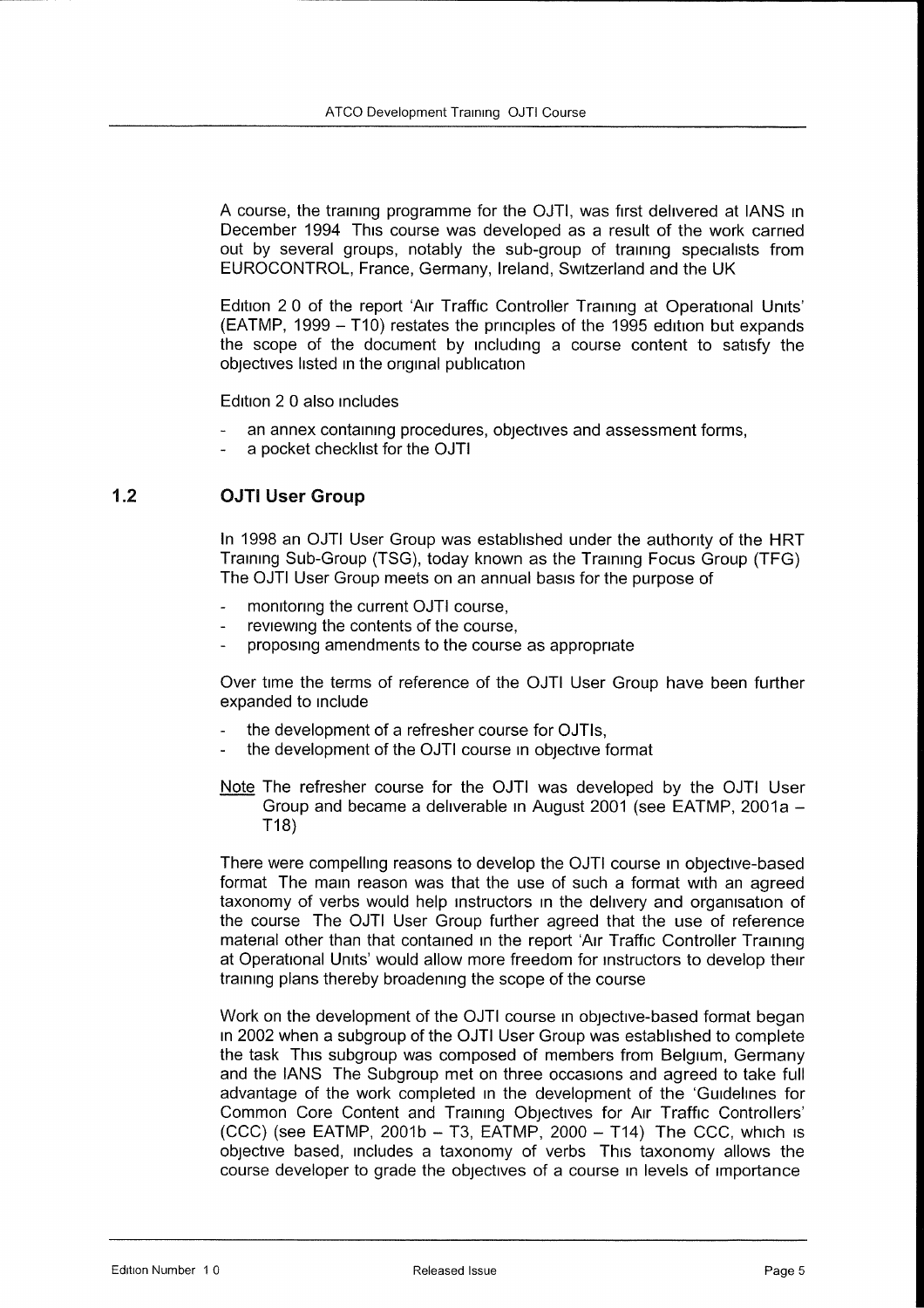In the CGC the importance of objectives is defmed from 0 to 5 The OJTI Subgroup divided the OJTI course mto subjects, topics and subtopics based on the existmg OJTI course The Subgroup reported on its progress, and the final draft was, after some mmor amendments, accepted by the OJTI User Group at its meeting in October 2003, and presented to the TFG for approval m December 2003

The OJTI User Group will continue to momtor this course The Group will review the content and propose amendments to the TFG as appropnate

Note A full explanation of the taxonomy of action verbs used in this document is found in the document 'EATM Traming Progression and Concepts' (EATM, 2004 - T38)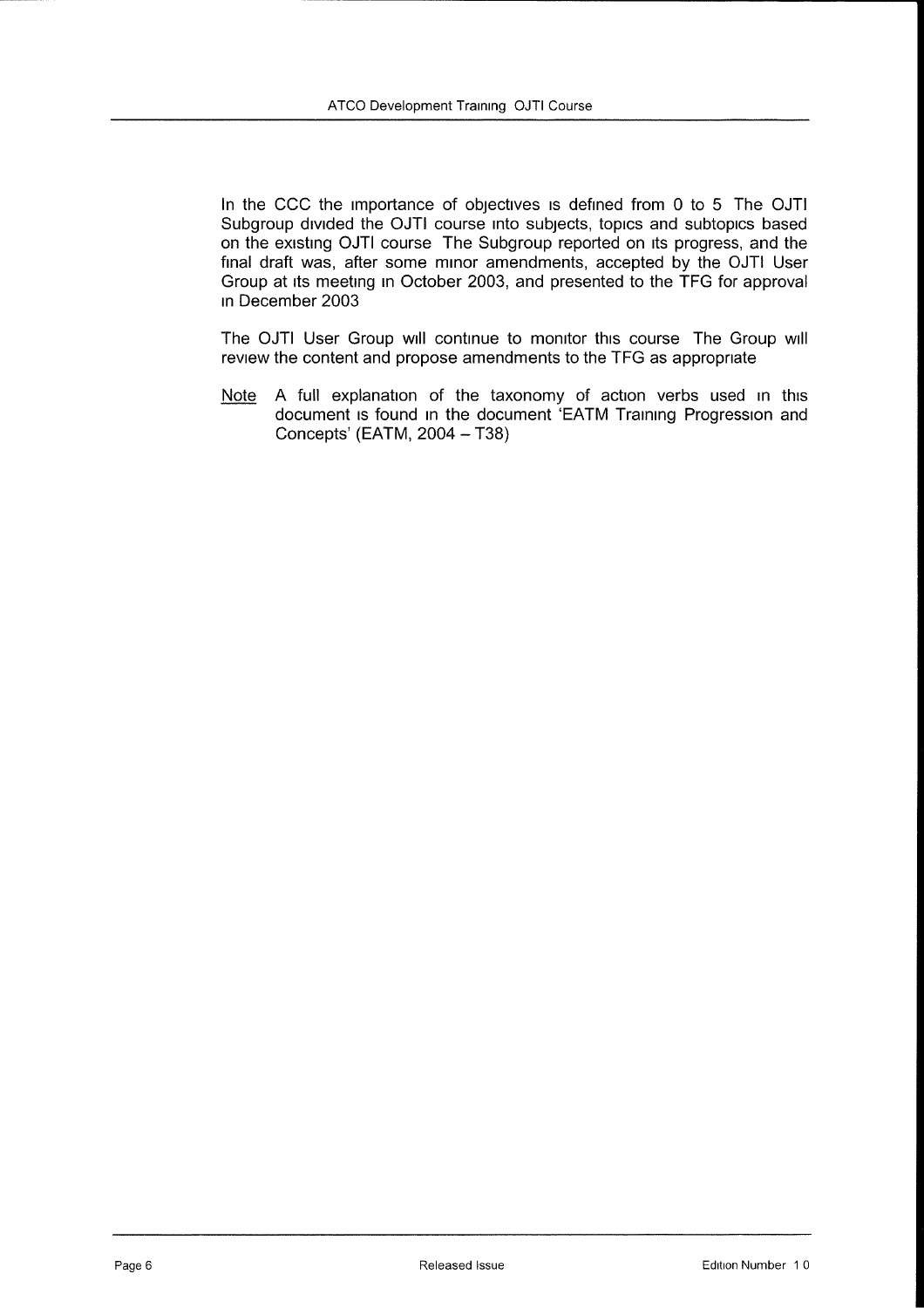#### <span id="page-12-0"></span>**2. OJTI COURSE**

#### **Subject <sup>1</sup> ; INTRODUCTION**

The general objective is

Course participants shall explam the structure, content and assessment process of the OJTI Traming Programme

| <b>TOPIC</b> |                                             | <b>Objectives</b>                                                                   | L              | <b>CONTENT</b> | TASK No. |
|--------------|---------------------------------------------|-------------------------------------------------------------------------------------|----------------|----------------|----------|
|              | <b>SUBTOPIC</b>                             | Students shall                                                                      |                |                |          |
| 1            | <b>OJTI Course</b>                          |                                                                                     |                |                |          |
| 11           | Evolution of the<br><b>Course Structure</b> | 111 Recognise the<br>development of the<br>OJTI Programme                           | 1              |                |          |
| 12           | Course<br>Participants                      | 121 Explain the process<br>by which course<br>participants are<br>selected for OJTI | $\overline{2}$ |                |          |
| 13           | Content                                     | 1 3 1 State the course<br>structure and<br>content                                  | 1              |                |          |
| 14           | Roles                                       | 1.4 1 State the role of the<br>instructor during the<br>course                      | 1              |                |          |
|              |                                             | 142 State the role of the<br>course participant<br>during the course                | 1              |                |          |
| 15           | Assessment                                  | 151 Describe the course<br>assessment process                                       | $\overline{2}$ |                |          |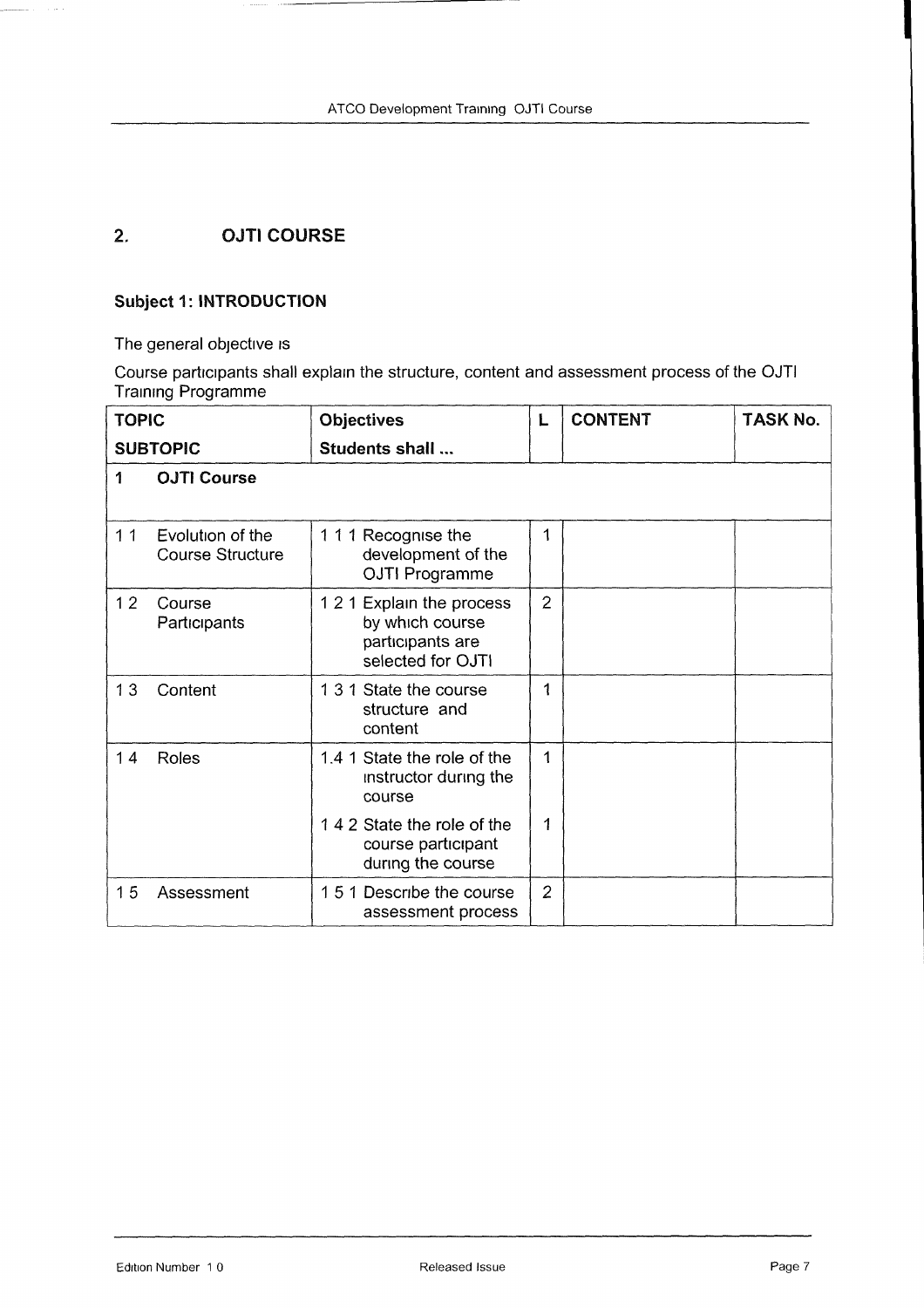#### <span id="page-13-0"></span>**Subject 2: TRAINING ORGANISATION**

The general objective is.

Course participants shall appreciate the impact of regulation on the training of air traffic controllers

| <b>TOPIC</b>   |                           | <b>Objectives</b>                                                              | L              | <b>CONTENT</b>                                                                         | TASK No. |
|----------------|---------------------------|--------------------------------------------------------------------------------|----------------|----------------------------------------------------------------------------------------|----------|
|                | <b>SUBTOPIC</b>           | Students shall                                                                 |                |                                                                                        |          |
| 1              |                           | <b>Common Core Content and Training Objectives for ATCOs and Unit Training</b> |                |                                                                                        |          |
|                |                           |                                                                                |                |                                                                                        |          |
| 11             | Initial Training          | 1.1 1 Define Basic<br>Training                                                 | $\mathbf{1}$   |                                                                                        |          |
|                |                           | 112 Define Rating<br>Training                                                  | 1              |                                                                                        |          |
| 12             | Unit Training             | 121 Define Unit Training                                                       | $\mathbf 1$    | Transitional, Pre-<br>OJT, OJT                                                         |          |
| $\overline{2}$ | <b>Unit Training Plan</b> |                                                                                |                |                                                                                        |          |
|                |                           |                                                                                |                |                                                                                        |          |
| 21             | Unit Training Plan        | 211 Define Unit Training<br>Plan                                               | 1              |                                                                                        |          |
| 22             | Purpose                   | 221 Explain the purpose<br>of the Unit Training<br>Plan                        | $\overline{2}$ |                                                                                        |          |
| 23             | Content                   | 2 3 1 Explain the content<br>of the Unit Training<br>Plan                      | $\overline{2}$ | Transitional<br>Training, Pre-OJT,<br>OJT                                              |          |
| 24             | Structure                 | 241 Explain the structure<br>of the Unit Training<br>Plan                      | $\overline{2}$ | Transitional<br>Training, Pre-OJT,<br>OJT                                              |          |
| 25             | Application               | 251 Explain how a Unit<br>Training Plan is<br>applied                          | $\overline{2}$ | Transitional<br>Training, Pre-OJT,<br>OJT                                              |          |
| 26             | <b>Training Tools</b>     | 261 Describe the training<br>tools available                                   | $\overline{2}$ | e g<br>Simulations, CBT,<br>Classroom,<br>Remedial,<br>Discussions, Replay<br>Facility |          |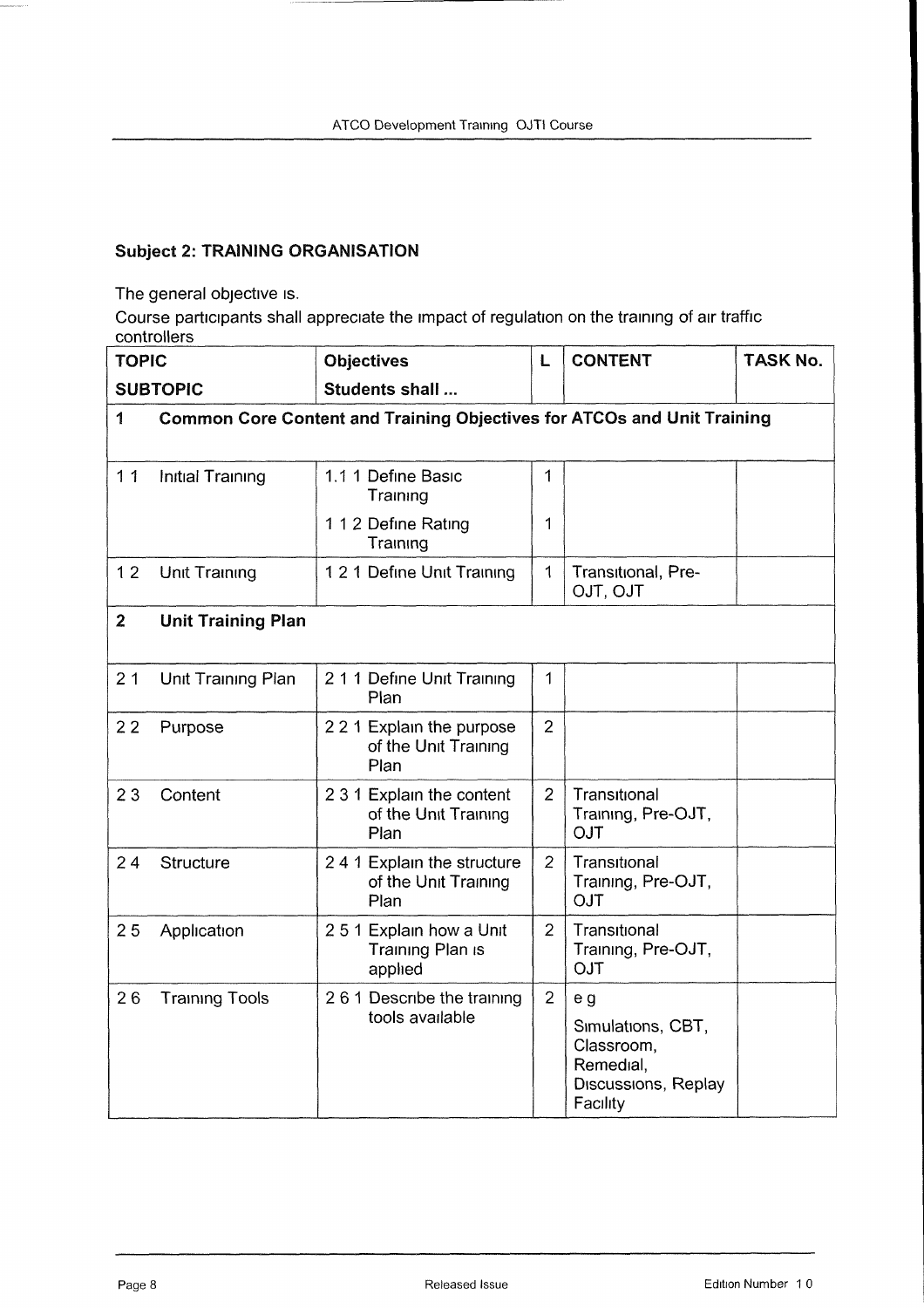| <b>TOPIC</b>   |                                | <b>Objectives</b>                                                     | $\mathsf{L}$   | <b>CONTENT</b>                                                                    | TASK No. |  |
|----------------|--------------------------------|-----------------------------------------------------------------------|----------------|-----------------------------------------------------------------------------------|----------|--|
|                | <b>SUBTOPIC</b>                | Students shall                                                        |                |                                                                                   |          |  |
| $\overline{3}$ | <b>Unit Training Structure</b> |                                                                       |                |                                                                                   |          |  |
| 3 <sub>1</sub> | Roles                          | 3 1 1 State the roles of<br>Unit Training<br>personnel                | 1              |                                                                                   |          |  |
| 32             | Responsibilities               | 321 Identify the<br>responsibilities of<br>Unit Training<br>personnel | 3              |                                                                                   |          |  |
| 3.3            | Communication<br>Channels      | 3 3 1 Explain the<br>communication<br>channels available              | $\overline{2}$ | OJTI,<br>Student/trainee                                                          |          |  |
| 34             | <b>Remedial Training</b>       | 341 Explain remedial<br>training                                      | $\overline{2}$ |                                                                                   |          |  |
|                |                                | 342 Describe the support<br>available at the Unit                     | $\overline{2}$ |                                                                                   |          |  |
| 3.5            | Support                        | 351 Describe the support<br>available                                 | $\overline{2}$ | Performance,<br>personal problems                                                 |          |  |
| 4              | <b>Regulation</b>              |                                                                       |                |                                                                                   |          |  |
| 41             | Principle of<br>Competency     | 4 1 1 Define competency                                               | 1              | <b>ESARR 5</b>                                                                    |          |  |
| 42             | The Regulator                  | 4 2 1 Explain the<br>responsibilities of<br>the regulator             | $\overline{2}$ | <b>ESARR5</b>                                                                     |          |  |
| 4.3            | The Service<br>Provider        | 4 3 1 Explain the<br>responsibilities of<br>the service provider      | $\overline{c}$ | <b>ESARR5</b>                                                                     |          |  |
| 44             | Individual<br>Personnel        | 4 4 1 Explain the<br>responsibilities of<br>individual personnel      | $\overline{2}$ | <b>ESARR5</b><br>Student/trainee,<br>Controller, OJTI,<br>Supervisor,<br>Assessor |          |  |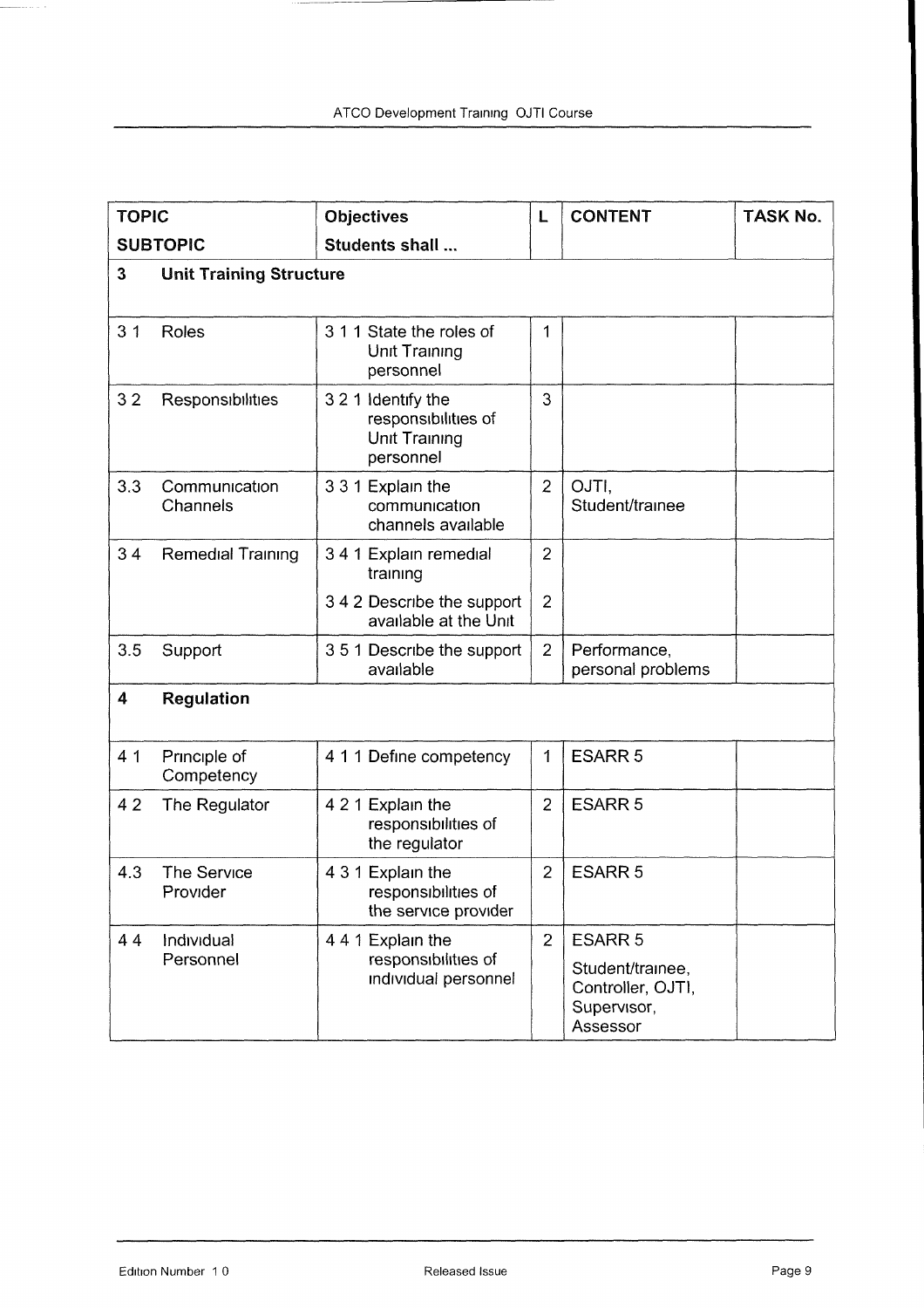#### <span id="page-15-0"></span>**Subject 3; HUMAN FACTORS**

The general objective is

Course participants shall describe the human factors issues concerning Teaching and Learning, Teams, Communications and Stress impacting on the training

| <b>TOPIC</b> |                              | <b>Objectives</b>                                                                              | L              | <b>CONTENT</b>                                                           | TASK No. |
|--------------|------------------------------|------------------------------------------------------------------------------------------------|----------------|--------------------------------------------------------------------------|----------|
|              | <b>SUBTOPIC</b>              | Students shall                                                                                 |                |                                                                          |          |
| 1            | <b>Teaching and Learning</b> |                                                                                                |                |                                                                          |          |
|              |                              |                                                                                                |                |                                                                          |          |
| 11           | Motivation                   | 1 1.1 Explain motivation                                                                       | $\overline{c}$ |                                                                          |          |
|              |                              | 112 Describe how OJTI<br>and/or students'<br>motivation will affect<br>the quality of training | $\overline{2}$ |                                                                          |          |
|              |                              | 1 1 3 Identify appropriate<br>motivational theories<br>applicable during<br><b>OJT</b>         | 3              |                                                                          |          |
| 1.2          | Human Behaviour              | 121 Recognise the role<br>of behaviourism in<br>training                                       | 1              |                                                                          |          |
| 13           | Feedback                     | 1 3.1 Explain feedback                                                                         | $\overline{2}$ | <b>Air Traffic Controller</b><br>Training at<br><b>Operational Units</b> |          |
|              |                              | 132 Explain the need for<br>feedback                                                           | $\overline{2}$ |                                                                          |          |
|              |                              | 1 3 3 Differentiate<br>between<br>constructive and<br>destructive criticism                    | $\overline{2}$ | Honest feedback,<br>fact-based feedback                                  |          |
|              |                              | 1 3 4 Explain how verbal<br>feedback should be<br>given                                        | $\overline{2}$ | Timing and content                                                       |          |
|              |                              | 1 3.5 Explain defensive<br>coping                                                              | $\overline{2}$ | <b>Air Traffic Controller</b><br>Training at<br><b>Operational Unit</b>  |          |
|              |                              | 136 Demonstrate<br>feedback                                                                    | 2              |                                                                          |          |
| 14           | Learning Theory              | 141 Define learning                                                                            | $\mathbf{1}$   |                                                                          |          |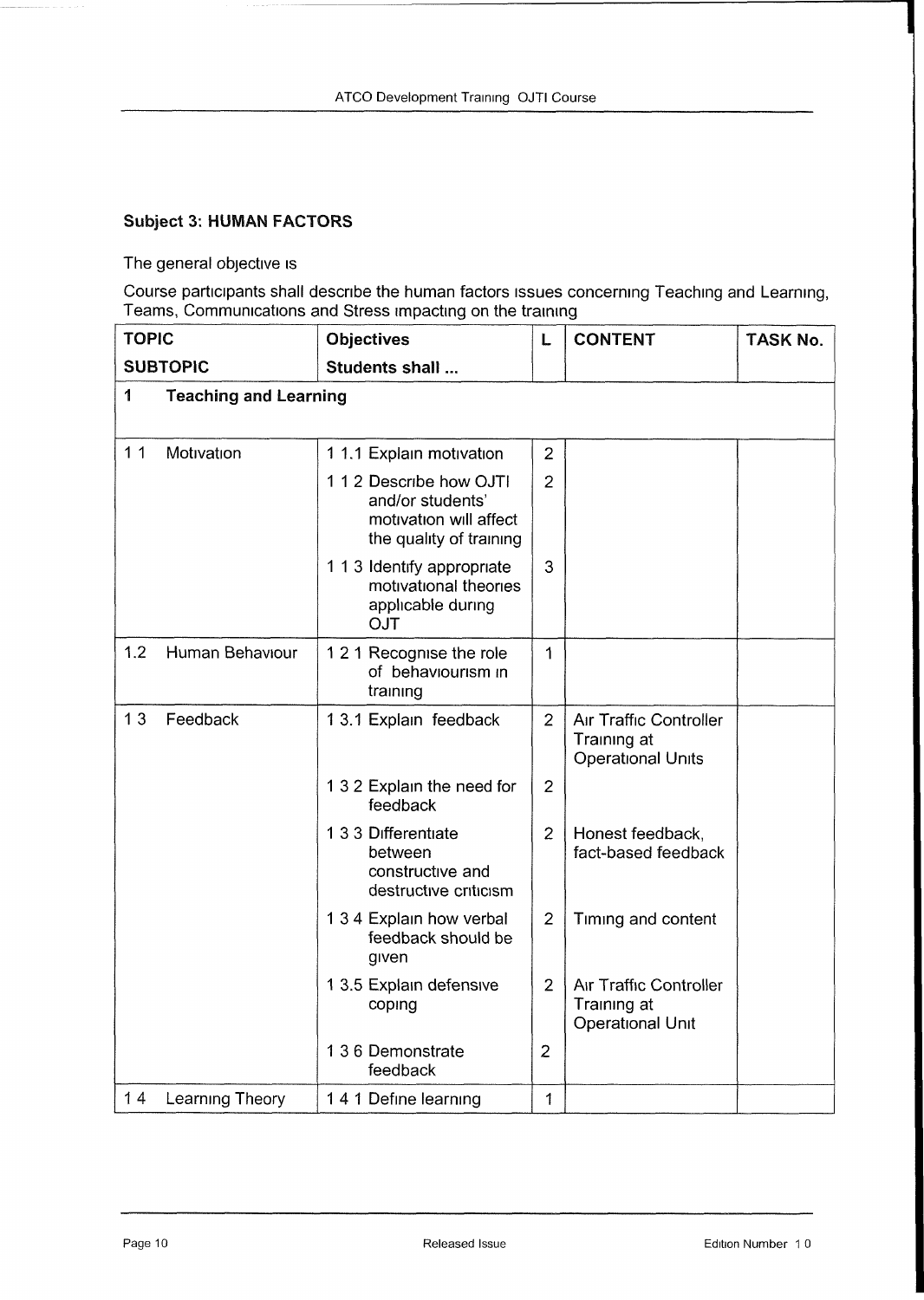| <b>TOPIC</b>   |                                            | <b>Objectives</b>                                                                                                            | L              | <b>CONTENT</b>                                                    | TASK No. |
|----------------|--------------------------------------------|------------------------------------------------------------------------------------------------------------------------------|----------------|-------------------------------------------------------------------|----------|
|                | <b>SUBTOPIC</b>                            | Students shall                                                                                                               |                |                                                                   |          |
|                |                                            | 142 Describe the<br>different learning<br>styles                                                                             | $\overline{2}$ | e g Holistic,<br>Serialistic                                      |          |
|                |                                            | 143 Explain the learning<br>stages                                                                                           | $\overline{2}$ | Air traffic Controller<br>Training at<br><b>Operational Units</b> |          |
|                |                                            | 144 Explain the<br>progression of the<br>learner from<br>incompetence to<br>competence                                       | $\mathbf{2}$   |                                                                   |          |
|                |                                            | 145 Explain the barriers<br>to effective learning                                                                            | $\overline{2}$ | Air traffic Controller<br>Training at<br><b>Operational Units</b> |          |
| 15             | Objectives                                 | 151 Explain the need for<br>training objectives                                                                              | $\overline{2}$ | e g Performance,<br>Standard,<br>Conditions                       |          |
| $\overline{2}$ | <b>Teams and Interactions within Teams</b> |                                                                                                                              |                |                                                                   |          |
| 21             | Teams                                      | 2 1 1 Define the term<br>'team' in the context<br>of ATC                                                                     | $\mathbf 1$    |                                                                   |          |
| 22             | Communication<br>within Teams              | 2 2 1 Explain<br>communication<br>within teams                                                                               | $\overline{2}$ | e g Positive,<br>Negative, Explicit,<br>Implicit                  |          |
| 23             | Situational<br>Awareness                   | 2 3 1 Explain situational<br>awareness in teams                                                                              | $\overline{2}$ |                                                                   |          |
|                |                                            | 2 3 2 Take account of<br>situational<br>awareness in OJT                                                                     | $\overline{2}$ |                                                                   |          |
|                |                                            | 2 3 3 Take account of how<br>situational<br>awareness skills can<br>help avoid human-<br>related problems<br>during training | $\overline{2}$ | Impact of training on<br>situational<br>awareness                 |          |
| 24             | <b>Mental Models</b>                       | 241 Explain mental<br>models                                                                                                 | $\overline{2}$ |                                                                   |          |
|                |                                            | 242 Apply the benefits of<br>mental models                                                                                   | 3              |                                                                   |          |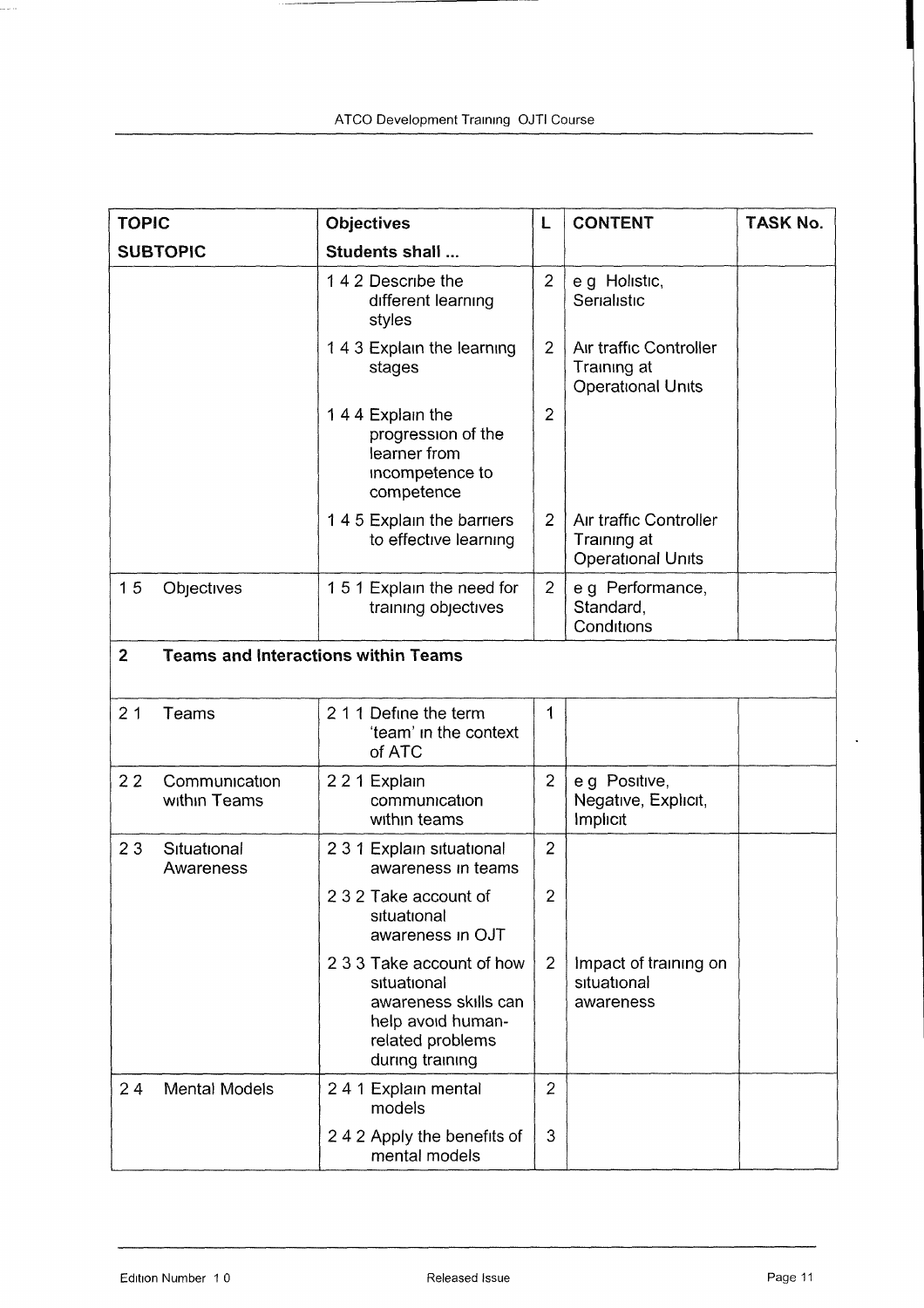| <b>TOPIC</b>   |                                | Objectives                                                              | L              | <b>CONTENT</b>                                                                                                          | <b>TASK No.</b> |
|----------------|--------------------------------|-------------------------------------------------------------------------|----------------|-------------------------------------------------------------------------------------------------------------------------|-----------------|
|                | <b>SUBTOPIC</b>                | Students shall                                                          |                |                                                                                                                         |                 |
|                |                                | 243 Characterise<br>discounting                                         | $\overline{2}$ |                                                                                                                         |                 |
| 25             | <b>Team Behaviours</b>         | 251 Explain team<br>behaviours                                          | $\overline{2}$ |                                                                                                                         |                 |
| 26             | <b>Team Cohesion</b>           | 261 Describe how a new<br>team member is<br>accepted                    | 2              | e g Rumour and<br>history, Credibility,<br>Student insecurity                                                           |                 |
| $\overline{3}$ | Communication                  |                                                                         |                |                                                                                                                         |                 |
| 3 <sub>1</sub> | Communication                  | 3 1 1 Define<br>communication                                           | 1              | Air traffic Controller<br>Training at<br><b>Operational Units</b>                                                       |                 |
| 32             | Verbal<br>Communication        | 321 Describe the verbal<br>communication<br>process                     | $\overline{2}$ | Air traffic Controller<br>Training at<br><b>Operational Units</b>                                                       |                 |
| 33             | Non-verbal<br>Communication    | 3 3 1 Explain non-verbal<br>communication                               | $\overline{2}$ | Body language,<br>Gestures, Emotions                                                                                    |                 |
| 34             | Listening                      | 341 Describe the<br>requirements for<br>active listening                | $\overline{2}$ | Air traffic Controller<br>Training at<br><b>Operational Units</b><br>active listening,<br>effective listening           |                 |
| 35             | Barriers to<br>Communication   | 3 5 1 Describe the barriers<br>to effective<br>communication            | $\overline{2}$ | e g Distortion,<br>Semantics,<br>Emotions, Stress,<br>Training<br>environment                                           |                 |
| 36             | Communication<br><b>Styles</b> | 361 Recognise how<br>communication<br>styles influence<br>communication | $\mathbf{1}$   | Air traffic Controller<br>Training at<br><b>Operational Units</b>                                                       |                 |
| 37             | <b>Conflict Resolution</b>     | 371 Consider strategies<br>for resolving conflict                       | $\overline{2}$ | Air traffic Controller<br>Training at<br><b>Operational Units</b>                                                       |                 |
| 38             | Assertiveness                  | 381 Explain<br>assertiveness                                            | $\overline{2}$ | Air traffic Controller<br>Training at<br>Operational Units,<br>Describe, Explain,<br>Specify,<br>Consequences<br>(DESC) |                 |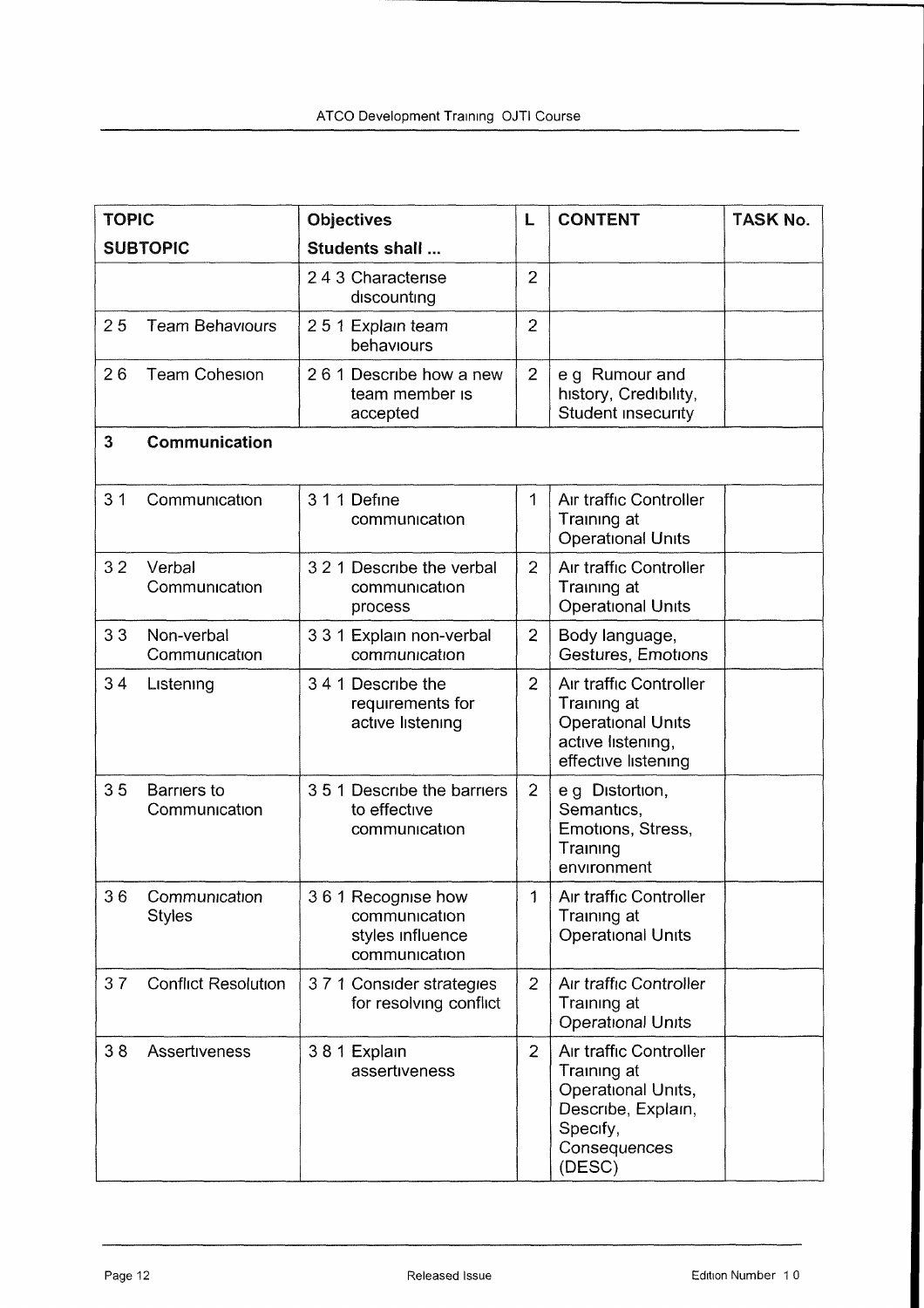| <b>TOPIC</b>   |                                             | <b>Objectives</b>                                                          | L              | <b>CONTENT</b>                                                              | TASK No. |
|----------------|---------------------------------------------|----------------------------------------------------------------------------|----------------|-----------------------------------------------------------------------------|----------|
|                | <b>SUBTOPIC</b>                             | Students shall                                                             |                |                                                                             |          |
| 4              | On-the-Job-Training Instructor (OJTI)       |                                                                            |                |                                                                             |          |
|                |                                             |                                                                            |                |                                                                             |          |
| 4 1            | Professional and<br><b>Personal Profile</b> | 4 1 1 Describe the<br>desirable qualities of<br>OJTI                       | $\overline{2}$ | e g Attitude,<br>Relationships,<br>Confidentiality,<br>Instructional styles |          |
| 5              | <b>Stress</b>                               |                                                                            |                |                                                                             |          |
| 5 <sub>1</sub> | <b>Stress</b>                               | 511 Explain the meaning<br>of stress                                       | $\overline{2}$ | Common stressors                                                            |          |
|                |                                             | 512 Describe how<br>stressors work in the<br>stress process                | 2              | Stress reaction                                                             |          |
|                |                                             | 513 Explain the effect of<br>stress during training                        | $\overline{2}$ |                                                                             |          |
|                |                                             | 5 1 4 Describe the main<br>symptoms of stress<br>in a student/trainee      | $\overline{2}$ |                                                                             |          |
|                |                                             | 515 Explain ways of<br>preventing and/or<br>managing stress in<br>training | $\overline{2}$ |                                                                             |          |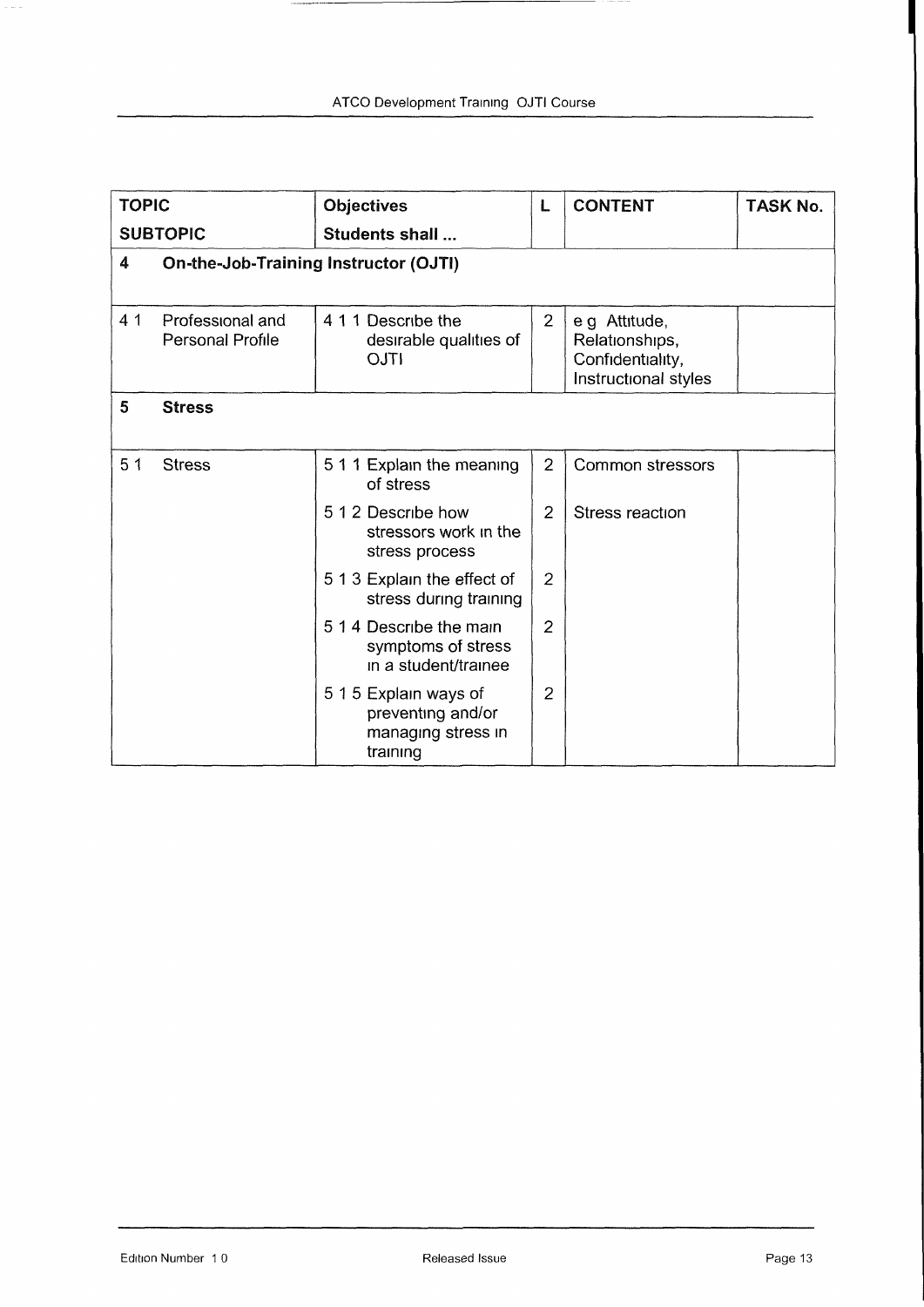#### <span id="page-19-0"></span>**Subject 4: TRAINING TECHNIQUES**

The general objective is

Course participants shall apply the appropnate OJT techniques durmg briefing, démonstration, talk through, momtonng and debnefmg usmg the theory learned

| <b>TOPIC</b>    |                                             | <b>Objectives</b>                                                    | L              | <b>CONTENT</b>                                                                                                                 | TASK No. |
|-----------------|---------------------------------------------|----------------------------------------------------------------------|----------------|--------------------------------------------------------------------------------------------------------------------------------|----------|
| <b>SUBTOPIC</b> |                                             | Students shall                                                       |                |                                                                                                                                |          |
| 1               | <b>Briefing</b>                             |                                                                      |                |                                                                                                                                |          |
| 11              | <b>Briefing</b>                             | 111 Explain the need for<br>briefing                                 | $\overline{2}$ | Cover all<br>requirements, All<br><b>information</b> , Answer<br>questions, Explain<br>training system,<br>Training objectives |          |
| 12              | Preparation                                 | 121 Explain the need for<br>preparation                              | $\overline{2}$ | Self-preparation,<br>Establish norms of<br>conduct                                                                             |          |
|                 |                                             | 122 Describe the<br>purpose of the OJTI<br>checklist                 | $\overline{2}$ | <b>OJTI</b> checklist                                                                                                          |          |
| 13              | Elements of a<br><b>Structured Briefing</b> | 1 3 1 Explain the seven<br>stages of the<br>structured briefing      | $\overline{2}$ | Air traffic Controller<br>Training at<br>Operational Units,<br><b>OJTI</b> checklist                                           |          |
| 14              | Handover/<br>Takeover                       | 141 Explain the<br>necessity of<br>accurate handover<br>and takeover | $\overline{2}$ | OJTI,<br>Student/trainee<br>responsibilities,<br>Specific, Accuracy,<br><b>Pitfalls</b>                                        |          |
| 15              | Application                                 | 151 Apply the correct<br>briefing techniques                         | 3              | <b>OJTI</b> checklist                                                                                                          |          |
| $\mathbf{2}$    | <b>Demonstration</b>                        |                                                                      |                |                                                                                                                                |          |
| 2 <sub>1</sub>  | Demonstration                               | 2 1 1 Define<br>Demonstration                                        | 1              |                                                                                                                                |          |
|                 |                                             | 212 Describe the three<br>essential elements<br>of the demonstration | $\overline{2}$ | Explain,<br>demonstrate and<br>involve                                                                                         |          |
|                 |                                             | 2 1 3 Appreciate when to<br>use a demonstration                      | 3              | Demonstration by<br>OJTI                                                                                                       |          |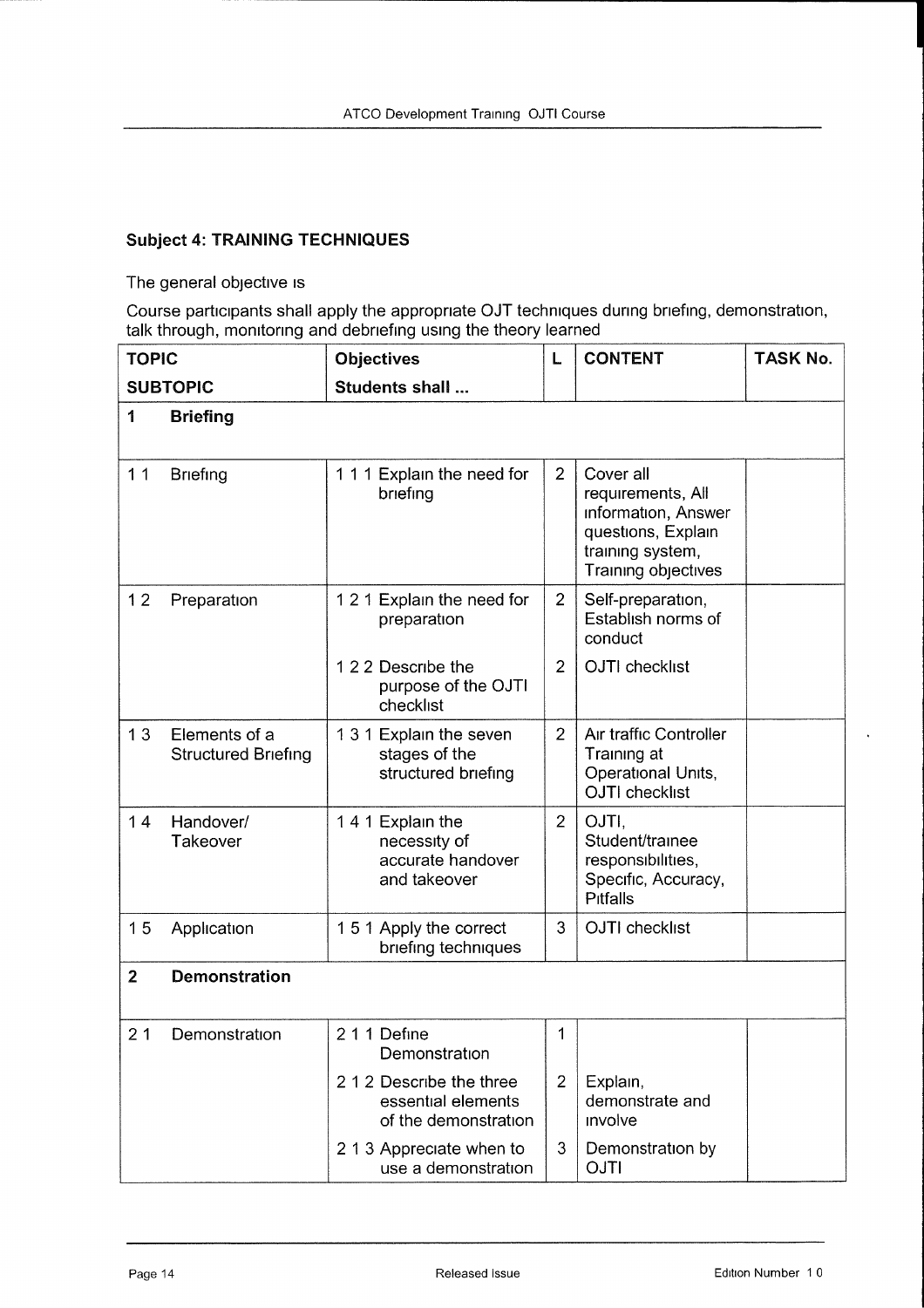| <b>TOPIC</b>    |                          | <b>Objectives</b>                                                                         | L              | <b>CONTENT</b>                                                                | <b>TASK No.</b> |
|-----------------|--------------------------|-------------------------------------------------------------------------------------------|----------------|-------------------------------------------------------------------------------|-----------------|
| <b>SUBTOPIC</b> |                          | Students shall                                                                            |                |                                                                               |                 |
| 22              | Application              | 2 2.1 Apply the correct<br>demonstration<br>techniques                                    | 3              | <b>OJTI</b> checklist                                                         |                 |
| 3               | <b>Talk Through</b>      |                                                                                           |                |                                                                               |                 |
| 3 <sub>1</sub>  | <b>Talk Through</b>      | 3 1 1 Explain talk through                                                                | $\overline{2}$ |                                                                               |                 |
|                 |                          | 3 1 2 Explain when to use<br>a talk through                                               | $\overline{2}$ | Talk through by<br>student                                                    |                 |
| 32              | Application              | 3 2 1 Apply the correct<br>talk through<br>techniques                                     | 3              | <b>OJTI</b> checklist                                                         |                 |
| 4               | Monitoring               |                                                                                           |                |                                                                               |                 |
| 41              | Monitoring               | 4 1 1 Explain monitoring                                                                  | $\overline{2}$ | Air traffic Controller<br>Training at<br><b>Operational Units</b>             |                 |
|                 |                          | 4 1 2 Describe the skills of<br>effective monitoring                                      | $\overline{2}$ | Air traffic Controller<br>Training at<br><b>Operational Units</b>             |                 |
|                 |                          | 4 1.3 Explain the role and<br>responsibilities of<br>the OJTI                             | $\overline{2}$ | Air traffic Controller<br>Training at<br><b>Operational Units</b>             |                 |
|                 |                          | 4.1 4 Consider the support<br>that should be<br>provided by the OJTI<br>during monitoring | $\overline{2}$ | Body language,<br>Information, Too<br>much support, Body<br>position, Seating |                 |
| 42              | Note Taking              | 4.2.1 Explain the value of<br>note taking during<br>monitoring                            | $\overline{2}$ | Air traffic Controller<br>Training at<br><b>Operational Units</b>             |                 |
|                 |                          | 4.2 2 Describe the<br>techniques of note<br>takıng                                        | $\overline{2}$ | Air traffic Controller<br>Training at<br><b>Operational Units</b>             |                 |
| 43              | Questioning<br>Technique | 4 3 1 Explain effective<br>questioning<br>technique                                       | $\overline{2}$ | Air traffic Controller<br>Training at<br><b>Operational Units</b>             |                 |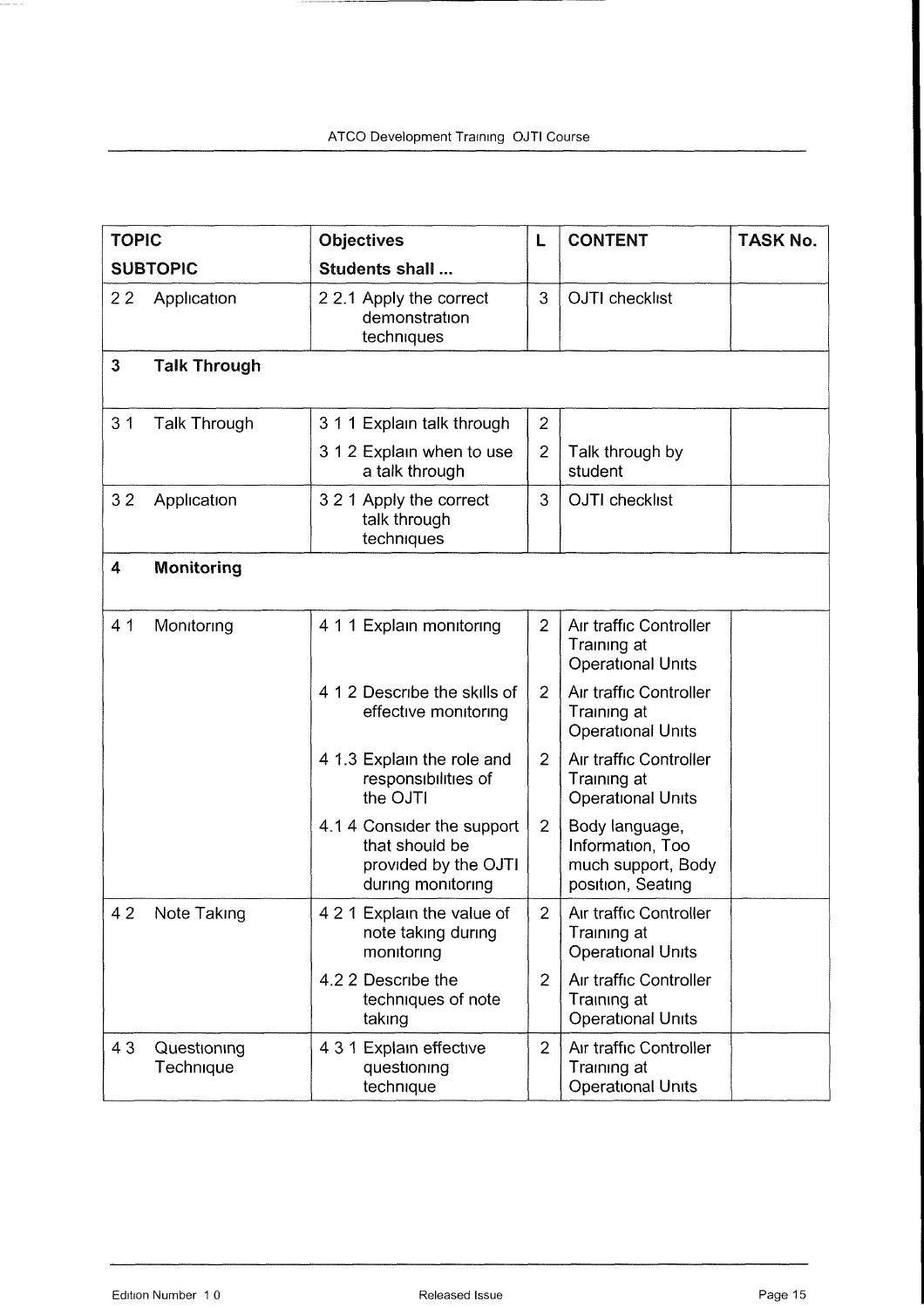| <b>TOPIC</b>   |                         | <b>Objectives</b>                                                                                  | L              | <b>CONTENT</b>                                                    | TASK No. |
|----------------|-------------------------|----------------------------------------------------------------------------------------------------|----------------|-------------------------------------------------------------------|----------|
|                | <b>SUBTOPIC</b>         | Students shall                                                                                     |                |                                                                   |          |
|                |                         | 4 3 2 Explain the use of<br>different types of<br>questions and their<br>importance in<br>training | $\overline{2}$ | Air traffic controller<br>Training at<br><b>Operational Units</b> |          |
| 44             | <b>Error Correction</b> | 4 4 1 Differentiate<br>between the<br>categories of error                                          | $\overline{2}$ | Air traffic controller<br>Training at<br><b>Operational Units</b> |          |
|                |                         | 4 4.2 Explain when to<br>correct error                                                             | $\overline{2}$ | Air traffic Controller<br>Training at<br><b>Operational Units</b> |          |
| 45             | Intervention            | 4 5 1 Explain the different<br>forms of intervention                                               | $\overline{2}$ | Cognitive process,<br>Takeover                                    |          |
|                |                         | 4 5 2 Appreciate the<br>reasons for<br>intervention                                                | 3              | e.g Urgency                                                       |          |
|                |                         | 4 5 3 Explain when to<br><b>intervene</b>                                                          | $\overline{2}$ | Air traffic Controller<br>Training at<br><b>Operational Units</b> |          |
|                |                         | 4 5 4 Explain how to<br>intervene                                                                  | $\overline{2}$ | Air traffic Controller<br>Training at<br><b>Operational Units</b> |          |
|                |                         | 4 5 5 Appreciate when to<br>take over control                                                      | 3              |                                                                   |          |
|                |                         | 4 5 6 Explain how to take<br>over control                                                          | $\overline{2}$ |                                                                   |          |
|                |                         | 4 5 7 Explain when to<br>return control                                                            | $\overline{2}$ |                                                                   |          |
|                |                         | 4 5 8 Explain how to<br>return control                                                             | 2              |                                                                   |          |
| 46             | Application             | 4 6 1 Apply the correct<br>monitoring<br>techniques                                                | 3              | OJTI checklist                                                    |          |
| 5              | Debriefing              |                                                                                                    |                |                                                                   |          |
| 5 <sub>1</sub> | Debriefing              | 511 Explain why a<br>debriefing is<br>necessary                                                    | $\overline{2}$ |                                                                   |          |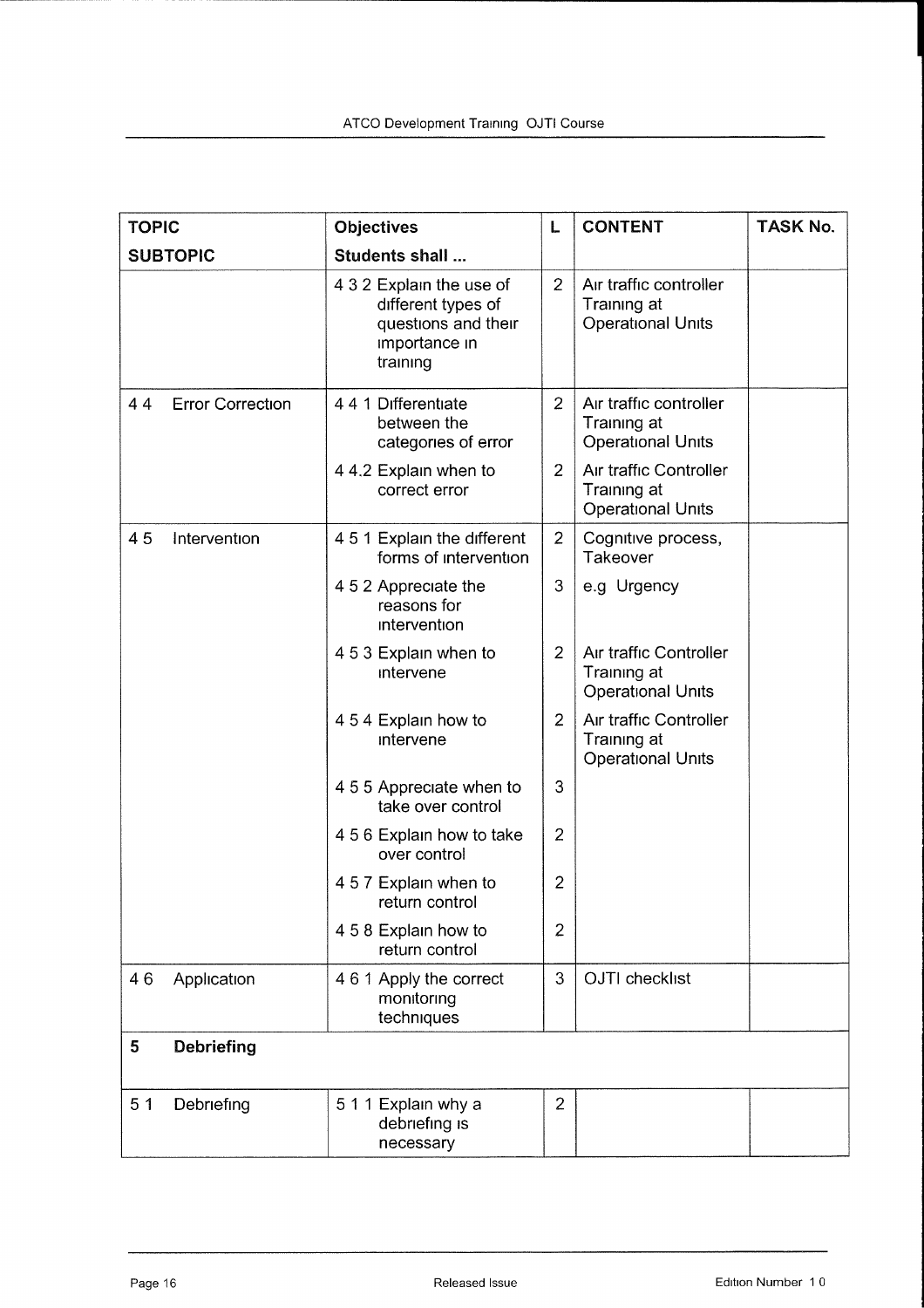| <b>TOPIC</b>         | <b>Objectives</b>                                                                 | L              | <b>CONTENT</b>                                | TASK No. |
|----------------------|-----------------------------------------------------------------------------------|----------------|-----------------------------------------------|----------|
| <b>SUBTOPIC</b>      | Students shall                                                                    |                |                                               |          |
|                      | 512 Explain when to<br>debrief                                                    | $\overline{2}$ |                                               |          |
|                      | 513 Explain where to<br>debrief                                                   | 2              |                                               |          |
|                      | 514 Explain how to<br>debrief                                                     | $\overline{2}$ |                                               |          |
| 52<br>Preparation    | 5.2.1 Consider the<br>students<br>performance in the<br>preparation of<br>debrief | $\overline{2}$ | e g Training<br>objectives, Briefing          |          |
| 5.3<br><b>Stages</b> | 5 3 1 Explain the ten<br>stages of a<br>structured debriefing                     | $\overline{2}$ | Training objectives,<br><b>OJTI</b> checklist |          |
| 54<br>Application    | 541 Apply the correct<br>debriefing<br>techniques                                 | 3              | <b>OJTI</b> checklist                         |          |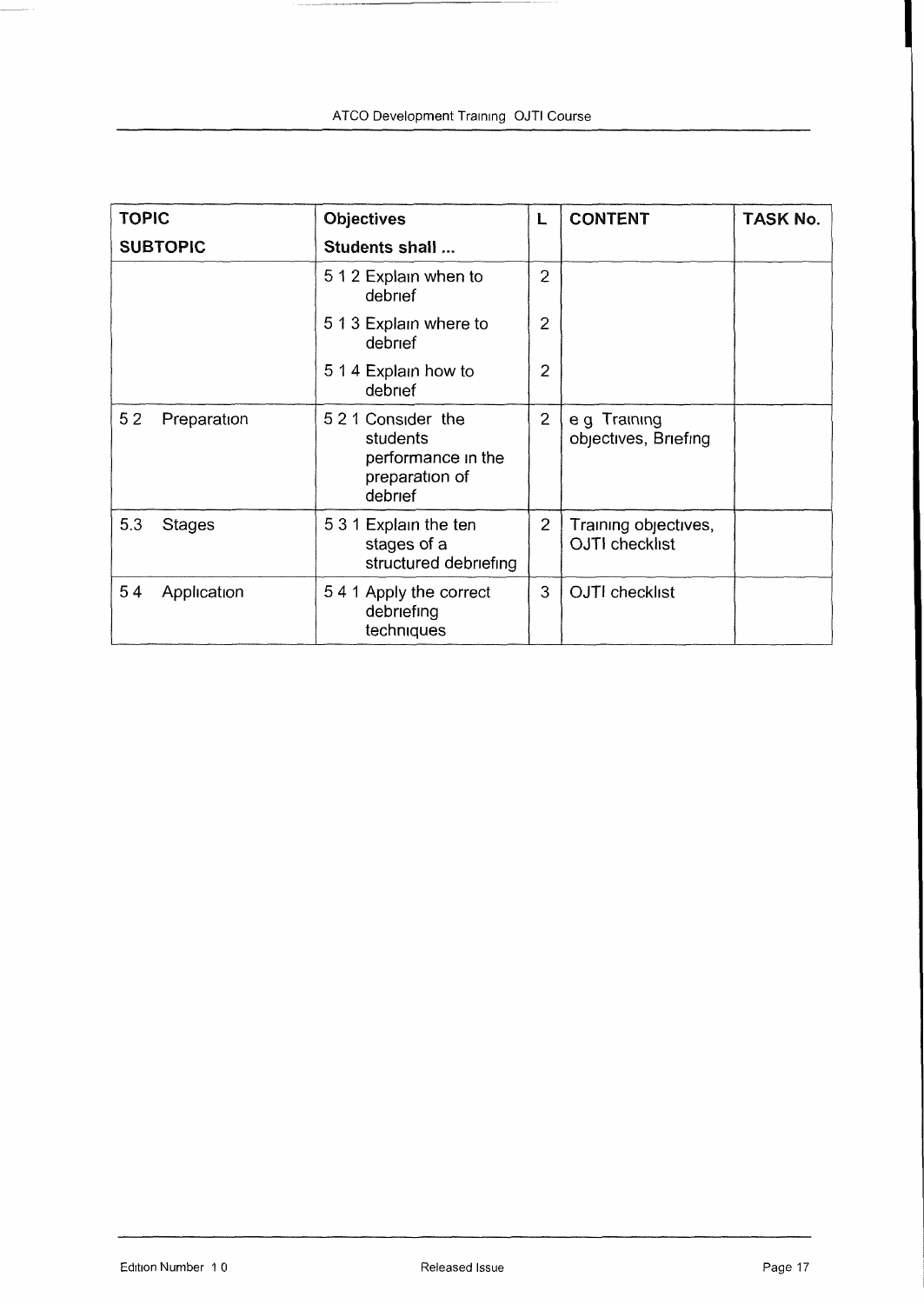#### <span id="page-23-0"></span>**Subject 5: ASSESSMENT METHODS AND REPORT WRITING**

The general objective is

Course participants shall appreciate the purpose of assessment in trammg and explam how trammg reports should be wntten

| <b>TOPIC</b>   |                                                  | <b>Objectives</b>                                                                     | L              | <b>CONTENT</b>          | TASK No. |
|----------------|--------------------------------------------------|---------------------------------------------------------------------------------------|----------------|-------------------------|----------|
|                | <b>SUBTOPIC</b>                                  | Students shall                                                                        |                |                         |          |
| 1              | <b>Assessment</b>                                |                                                                                       |                |                         |          |
| 11             | Assessment                                       | 111 Explain the need for<br>assessment                                                | $\overline{2}$ | Formative,<br>Summative |          |
| 12             | Responsibilities of<br>the OJTI in<br>Assessment | 121 Describe the<br>responsibilities of<br>the OJTI in<br>assessment                  | $\overline{2}$ |                         |          |
| 13             | Assessment<br>Process                            | 131 Explain the<br>assessment process<br>within your<br>organisation                  | $\overline{2}$ |                         |          |
| 14             | <b>Factors Affecting</b><br>Assessment           | 141 Consider the factors<br>affecting<br>assessment                                   | $\overline{2}$ |                         |          |
| 15             | Assessment<br>Techniques                         | 1.5 1 Apply the correct<br>Assessment<br>Techniques                                   | 3              |                         |          |
| $\mathbf{2}$   | <b>Report Writing</b>                            |                                                                                       |                |                         |          |
| 2 <sub>1</sub> | Need for Reports                                 | 211 Explain the<br>importance of the<br>training report                               | $\overline{2}$ |                         |          |
| 2.2            | <b>Quality of Reports</b>                        | 2 2 1 Apply the guidelines<br>for better report<br>writing                            | 3              |                         |          |
|                |                                                  | 2.2 2 Consider the pitfalls<br>in not maintaining<br>objectivity in report<br>writing | $\overline{2}$ |                         |          |
| 23             | Use of Reports                                   | 2 3 1 Describe the use of<br>reports                                                  | $\overline{2}$ |                         |          |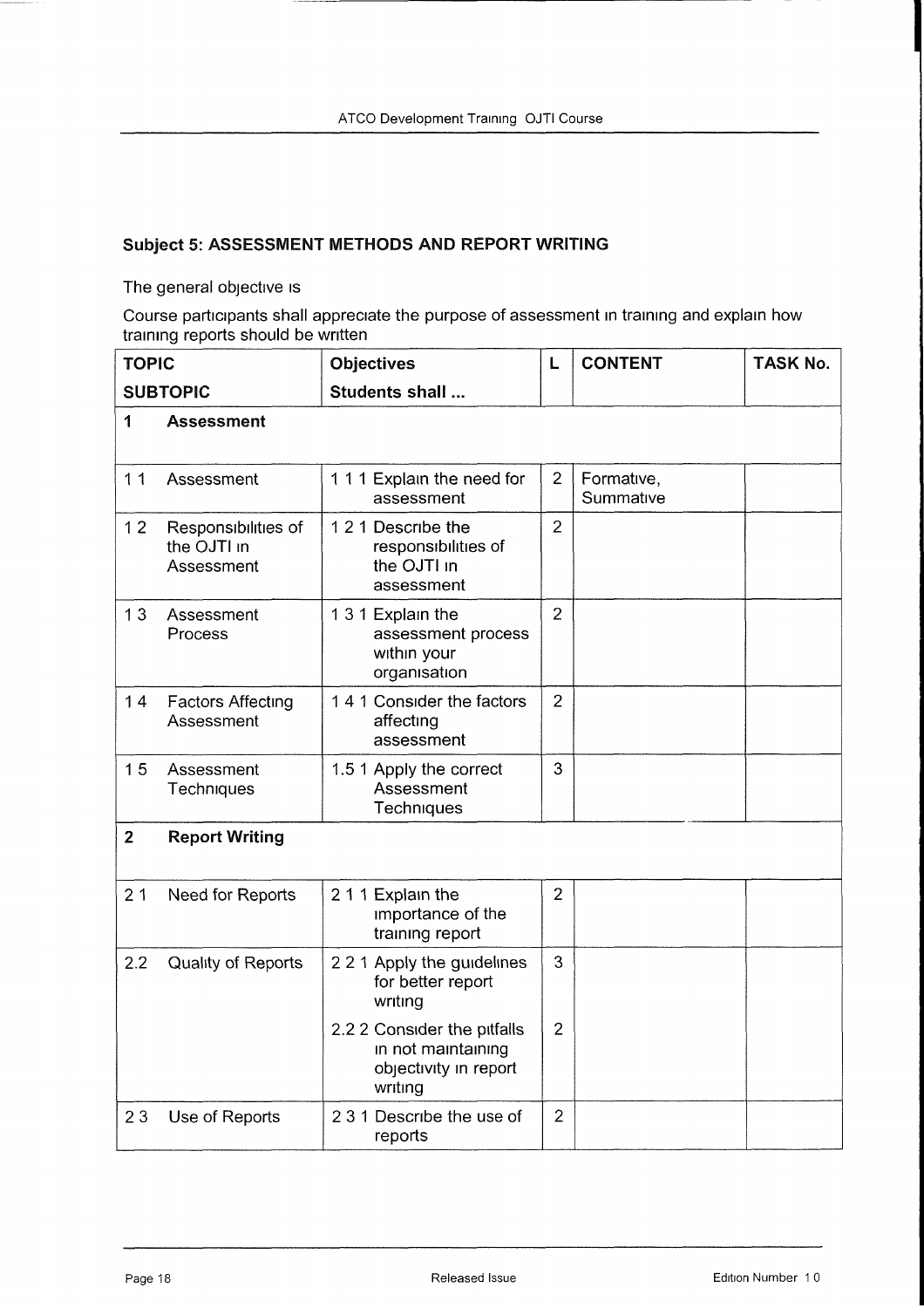| <b>TOPIC</b>      | <b>Objectives</b>                                         |   | <b>CONTENT</b> | TASK No. |
|-------------------|-----------------------------------------------------------|---|----------------|----------|
| <b>SUBTOPIC</b>   | Students shall                                            |   |                |          |
| 24<br>Application | 241 Apply the correct<br>procedures for<br>report writing | ົ |                |          |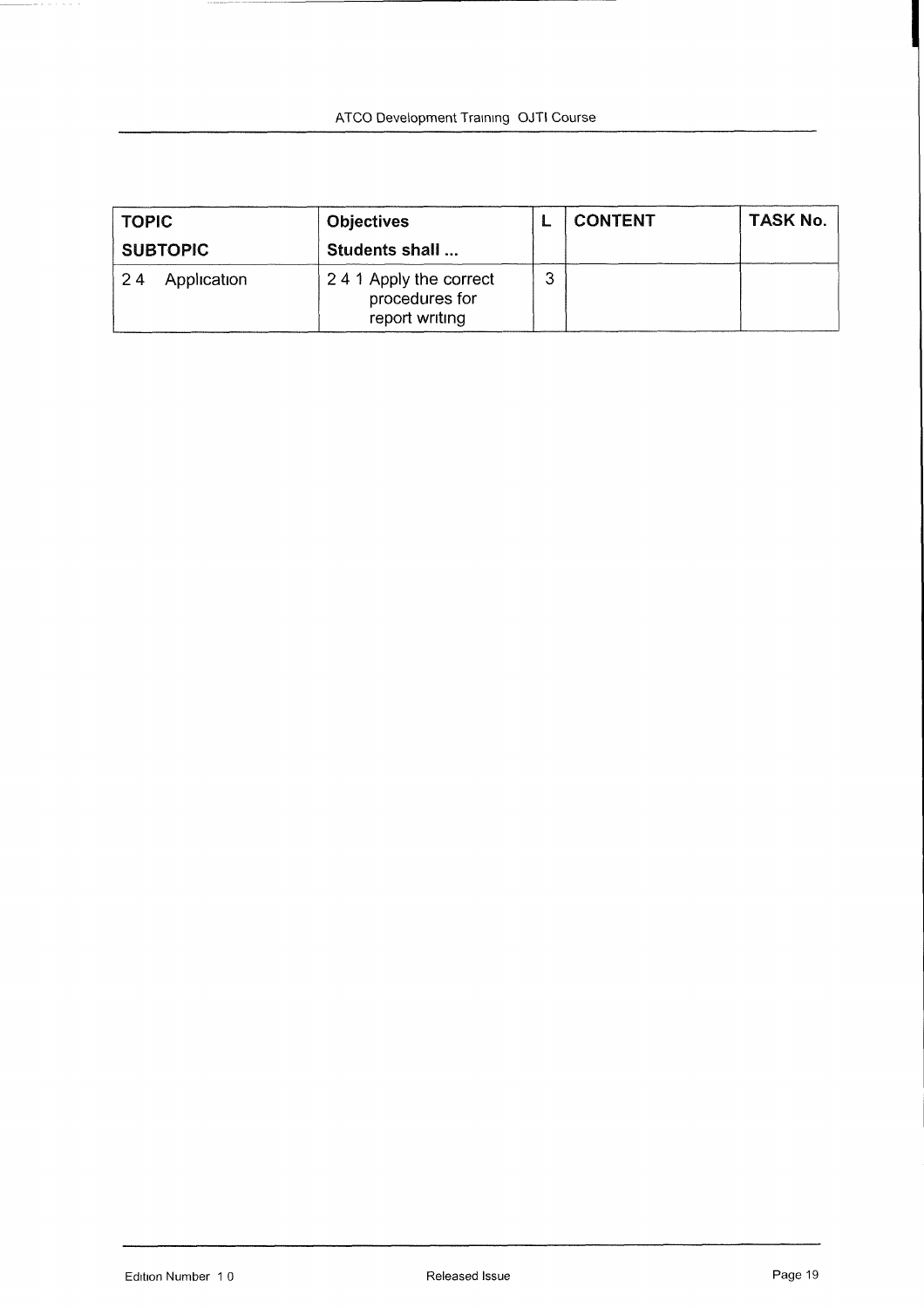Page intentionally left blank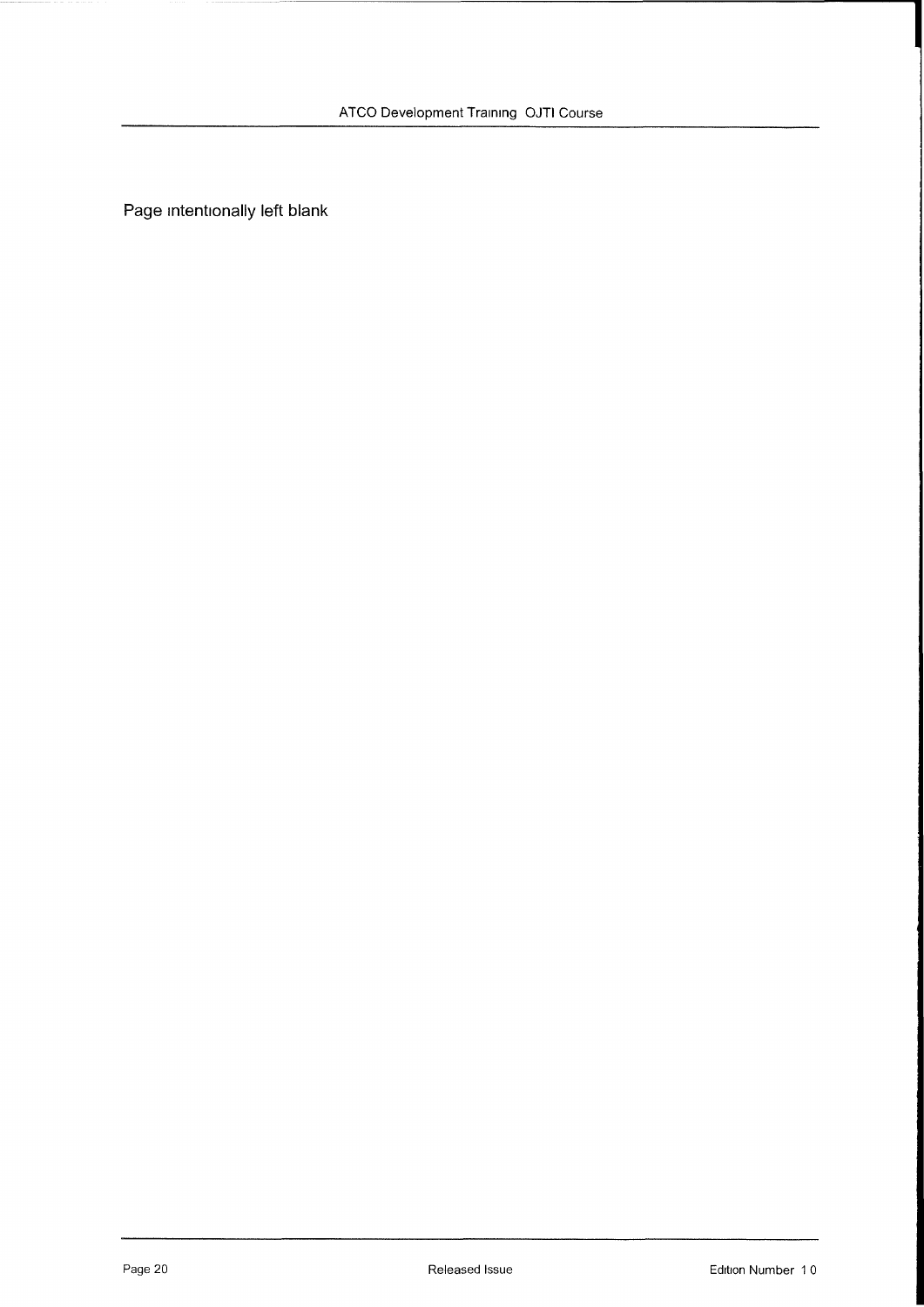#### **REFERENCES**

- EATMP Human Resources Team (1999) T10 *Air Traffic Controller Traming at Operational Umts* HUM ET1 ST05 4000-GUI-01 Ed 2 0 Released Issue Brussels EUROCONTROL
- EATMP Human Resources Team (2000) T14 *Guidehnes for Common Core Content and Traming Objectives for Air Traffic Controller Traming - Phase II)* HUM ET1 ST05 1000-GUI-02 Ed. 1.0 Released Issue Brussels EUROCONTROL
- EATMP Human Resources Team (2001a) T18 *Air Traffic Controller Traming at Operational Umts - Refresher Course* HRS/TSP-004-GUI-01 Ed <sup>1</sup> 0 Released Issue Brussels EUROCONTROL
- EATMP Human Resources Team (2001b) T3 *Guidehnes for Common Core Content and Traming Objectives for Air Traffic Controller Traming* - *Phase <sup>I</sup> - Revised)* HRS/TSP-002-GUI-01 Ed <sup>2</sup> <sup>0</sup> Released Issue. Brussels EUROCONTROL
- EATM Human Resources Team (2004) T38 *EATM Traming Progression and Concepts* HRS/TSP-006-GUI-07 Ed 1.0 Released Issue Brussels EUROCONTROL
- EUROCONTROL Safety Régulation Commission (SRC) (2002) *EUROCONTROL Safety Regulatory Requirements (ESARR) - ESARR 5' ATM Services' Personnel* Ed. 2 0 Brussels **EUROCONTROL**
- EUROCONTROL Safety Régulation Commission (SRC) (2004) *ESARR Advisory Matenal* /*Acceptable Means of Compliance (EAM/AMC) - EAM <sup>5</sup>* / *AMC Acceptable Means of Compliance with ESARR <sup>5</sup>* Ed 2 0 Released Issue Brussels EUROCONTROL

#### **FURTHER READING**

EATCHIP Human Resources Team (1998) - M9 *First Report on Air Traffic Controller Manpower Quantitative Requirements in ECAC States* HUM ET1 ST02.1000-REP-01-01 Ed 10 Brussels EUROCONTROL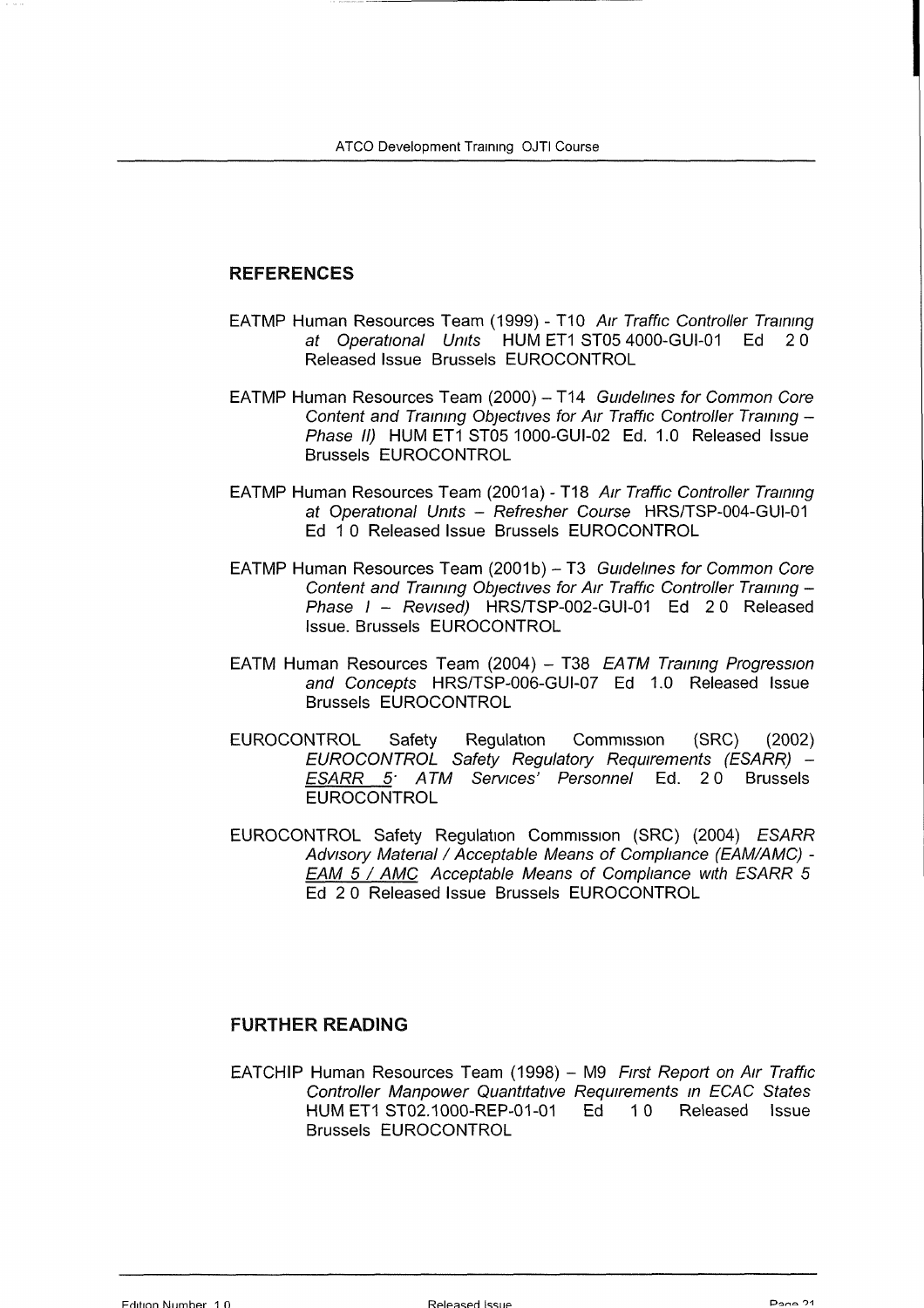ATCO Development Trainmg OJTI Course

Page mtentionally left blank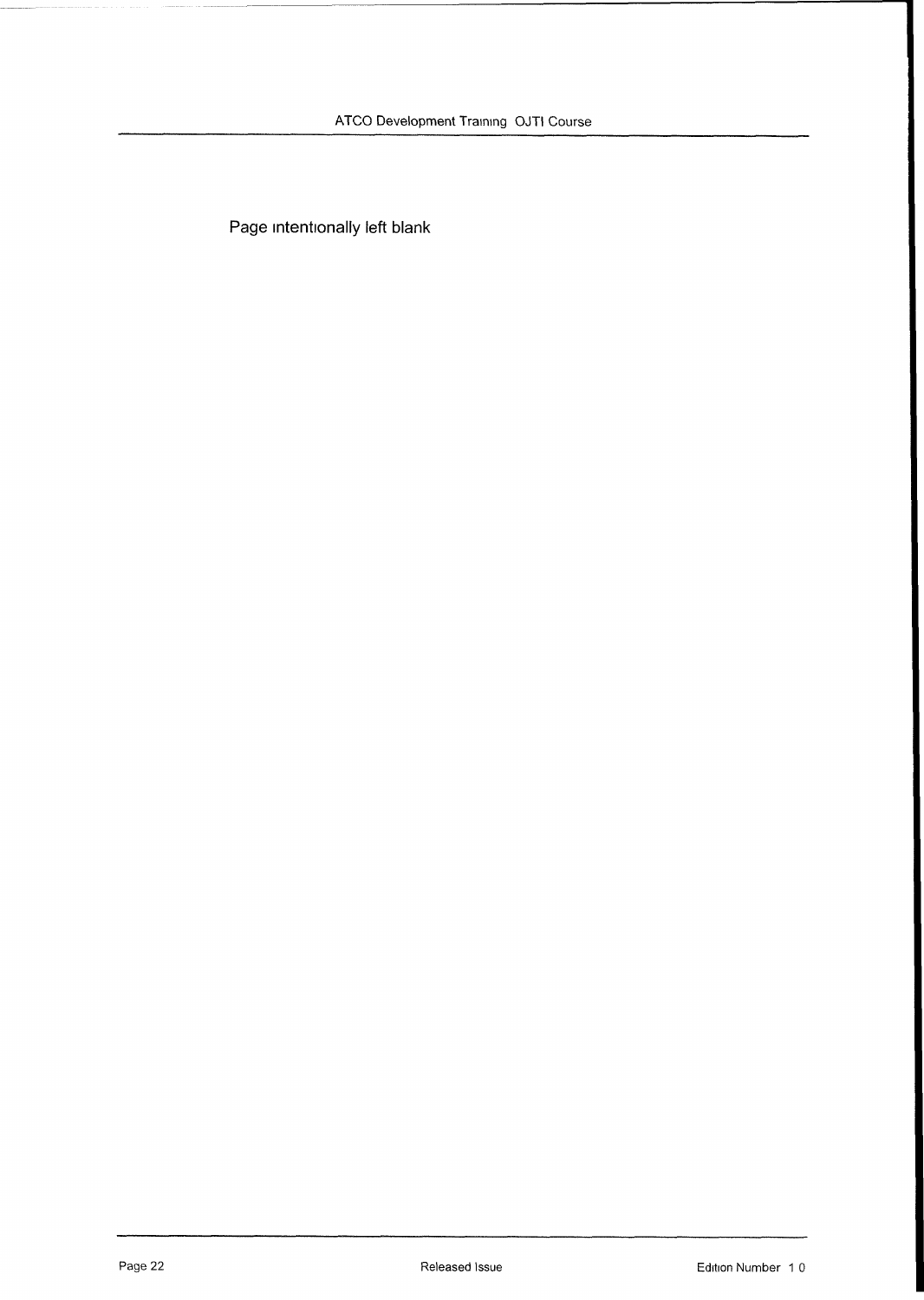#### **ABBREVIATIONS AND ACRONYMS**

For the purposes of this document, the followmg abbreviations and acronyms shall apply

| AMC                 | Acceptable Means of Compliance                                                                                             |
|---------------------|----------------------------------------------------------------------------------------------------------------------------|
| ANSP                | Air Navigation Service Provider                                                                                            |
| ATC                 | <b>Air Traffic Control</b>                                                                                                 |
| ATCO                | Air Traffic Controller / Air Traffic Control Officer<br>(US/UK)                                                            |
| CBT                 | Computer-Based Training                                                                                                    |
| DAS                 | Directorate ATM Strategies (EUROCONTROL,<br>Headquarters, SD)                                                              |
| DAS/HUM or just HUM | Human Factors Management Business Division<br>(EUROCONTROL, Headquarters, SD, DAS)                                         |
| <b>DESC</b>         | Describe, Explain, Specify, Consequences                                                                                   |
| <b>EAM</b>          | <b>ESARR Advisory Material</b>                                                                                             |
| <b>EATCHIP</b>      | European Air Traffic Control Harmonisation and<br>Integration Programme (later known as 'EATMP',<br>today known as 'EATM') |
| EATM(P)             | European Air Traffic Management (Programme)<br>(formerly known as 'EATCHIP')                                               |
| <b>ECAC</b>         | <b>European Civil Aviation Conference</b>                                                                                  |
| <b>ESARR</b>        | EUROCONTROL Safety Regulatory Requirement(s)<br>(SRC)                                                                      |
| EТ                  | Executive Task (EATCHIP)                                                                                                   |
| EUROCONTROL         | European Organisation for the Safety of Air<br>Navigation                                                                  |
| <b>GUI</b>          | Guidelines (EATCHIP/EATM(P))                                                                                               |
| <b>HRS</b>          | Human Resources Programme (EATM(P))                                                                                        |
| HRT                 | Human Resources Team (EATCHIP/EATM(P))                                                                                     |
| <b>HUM</b>          | Human Resources (Domain) (EATCHIP/EATMP)                                                                                   |
|                     |                                                                                                                            |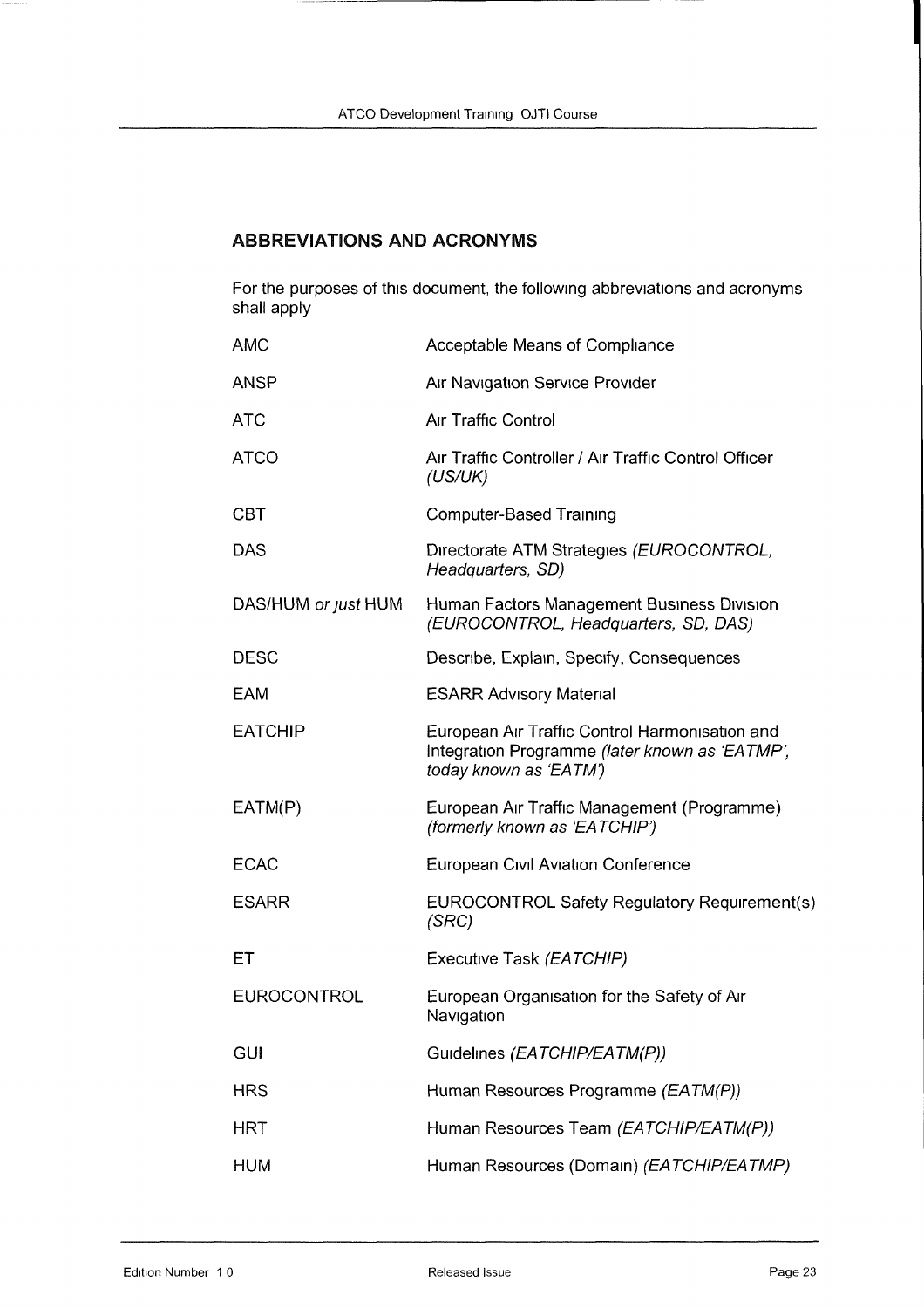| <b>IANS</b>    | Institute of Air Navigation Services<br>(EUROCONTROL, Luxembourg)         |
|----------------|---------------------------------------------------------------------------|
| <b>ICAO</b>    | International Civil Aviation Organization                                 |
| <b>MAS UAC</b> | Maastricht EUROCONTROL Upper Area Control<br>Centre (The Netherlands)     |
| OJT            | On-the-Job Training                                                       |
| OJTI           | On-the-Job-Training Instructor                                            |
| <b>REP</b>     | Report (EATCHIP/EATM(P))                                                  |
| <b>SD</b>      | Senior Director, EATM Service Business Unit<br>(EUROCONTROL Headquarters) |
| <b>SRC</b>     | Safety Regulation Commission (EUROCONTROL)                                |
| ST             | Specialist Task (EATCHIP)                                                 |
| TDH (Unit)     | Training Development and Harmonisation (Unit)<br>(EUROCONTROL IANS)       |
| TF-CCC         | <b>Task Force Common Core Content</b><br>(EATCHIP/EATM(P), HRT, TSG/TFG)  |
| <b>TFG</b>     | Training Focus Group (EATM, HRT, formerly known<br>as 'TSG')              |
| <b>TSG</b>     | Training Sub-Group (EATCHIP/EATMP, HRT, now<br>known as 'TFG')            |
| <b>TSP</b>     | Training Sub-Programme (EATM(P))                                          |